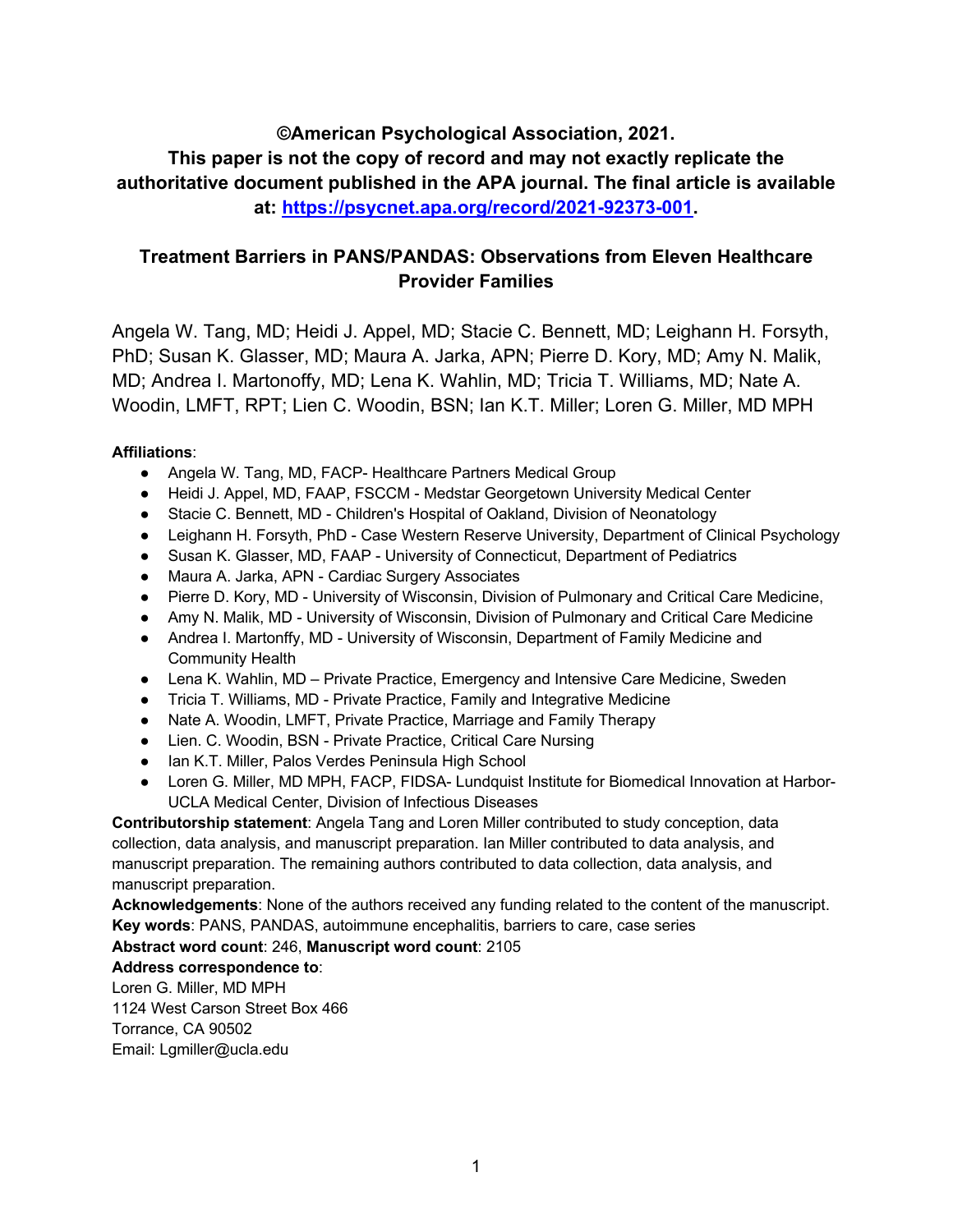### **Abstract**

**Introduction**: Pediatric acute-onset neuropsychiatric syndrome (PANS) and pediatric autoimmune neuropsychiatric disorder associated with streptococcal infections (PANDAS) are severe but highly treatable post-infectious inflammatory brain conditions. Despite published diagnostic and treatment guidelines for this condition, there are long delays in obtaining appropriate care. The reasons for these delays are poorly understood. We sought to identify healthcare system barriers to timely treatment by examining cases of PANDAS/PANS occurring in children of healthcare professionals. **Method**: We recruited families via email request through the PANDAS Physicians Network. Participating parents completed a structured questionnaire and provided a written case description.

**Results**: Eleven families completed data collection, representing a broad spectrum of disease (child disease onset age 4-15, 7 males/4 females, mild to severe). Parents included 11 physicians, two mental health professionals, 2 nurses, and a PharmD. Nine cases (82%) had "very delayed" diagnosis and treatment (>4 weeks after onset). The most commonly encountered causes for treatment delay were clinician lack of awareness (82%), clinician skepticism (82%), overdependence on diagnostic testing (91%), and out-of-pocket expenses >\$100 US (82%). Other common challenges included difficulties finding a provider to spearhead care (64%), psychological misdiagnosis (55%), and children's suppression of behaviors during assessments (55%).

**Conclusions**: We found numerous barriers to treatment of PANDAS/PANS among children of healthcare providers. Our findings suggest that even among the medically sophisticated, PANDAS/PANS diagnosis and treatment remains challenging. Improvement in PANDAS/PANS education of clinicians who may encounter children with this disorder is one key step towards addressing our identified barriers.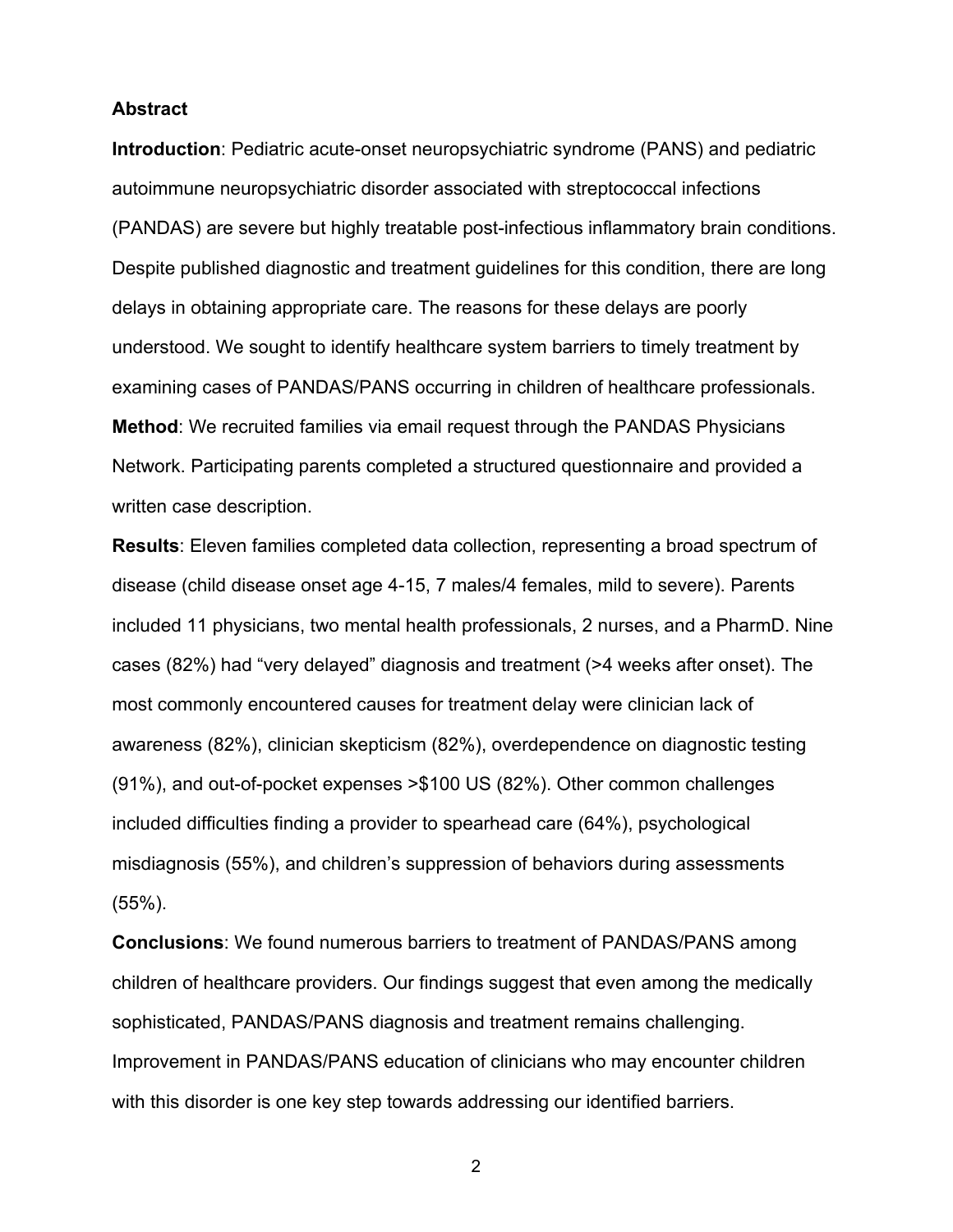## **Background**

Pediatric acute-onset neuropsychiatric disorder associated with streptococcal infections (PANDAS) and pediatric acute neuropsychiatric syndrome (PANS) are debilitating post-infectious inflammatory conditions of the brain. Animal and in vitro models suggest repeated streptococcal infections (PANDAS) or other infections (PANS) in susceptible children lead to autoimmune attack on the basal ganglia (Thamotharampillai et al., 2016; Hoffman et al, 2004; Yaddanapudi et al., 2010; Frick et al., 2018). As delineated in diagnostic guidelines (Chang et al., 2013), resultant behavioral changes include acute onset incapacitating obsessive-compulsive disorder (OCD), restricted food intake, severe anxiety, behavioral regression, urinary disturbances, and sleep disturbances. Emotional lability, oppositional behavior, sensory avoidance, and aggression occur. Motor tics, handwriting deterioration, and school difficulties are common. Most children exhibit multiple symptoms simultaneously in a rapid decline over days to weeks, with initial onset often described as "overnight." Normally functioning children suddenly cannot attend school, maintain basic hygiene, play, or even leave the home (Calaprice, Tona, Parker-Athill, & Murphy, 2017; Tona, Bhattacharjya, & Calaprice, 2017). Some suffer from suicidal ideation or completed suicides.

Despite published treatment guidelines that recommend specific therapies such as non-steroidal anti-inflammatory agents, antibiotics, psychiatric, and behavioral interventions (Thienemann et al., 2017, Frankovich et al., 2017; Cooperstock, Swedo, Pasternak, & Murphy, 2017), parents uniformly report significant difficulties establishing a timely diagnosis and finding skilled providers. Treatment can be delayed for years (6), with undefined long-term consequences. Yet most children who find appropriate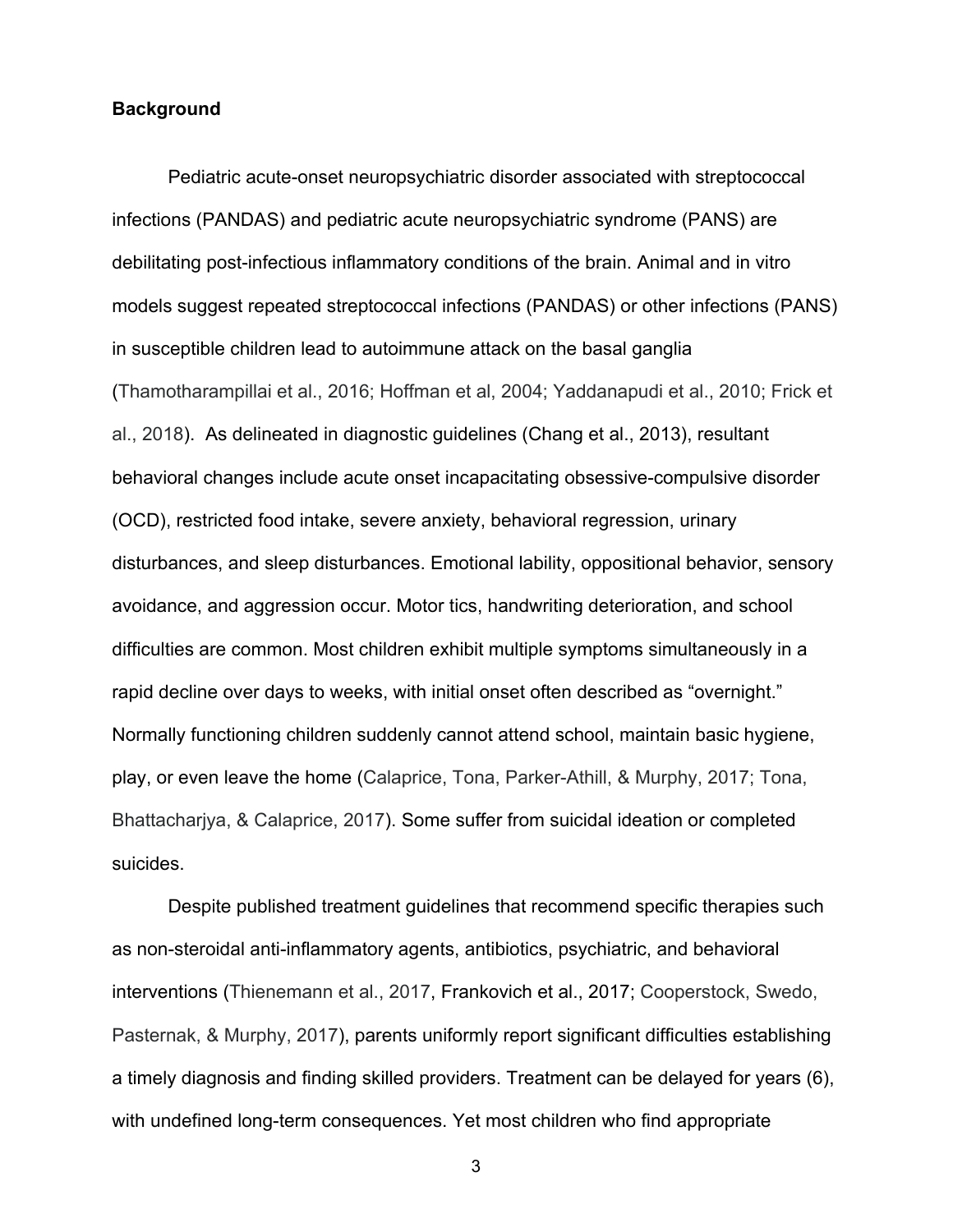treatment improve readily; one trial of intravenous immunoglobulin (IVIg) showed 88% complete/near complete remission after 3.3 years follow-up (Leon et al., 2018). Therefore, treatment delays must be viewed as causing unnecessary suffering.

This article illustrates healthcare system challenges of PANS/PANDAS in a unique patient population—the children of physicians and other medical professionals. These "insider" parents would be expected to have less difficulty navigating to appropriate care. Therefore, challenges depicted in these "best case scenarios" highlight areas for improvement in our healthcare system for children with PANDAS/PANS.

#### **Methods**

An email request on the PANDAS Physicians Network listserve sought physicians with children diagnosed with PANS/PANDAS to complete a structured questionnaire and written description of their cases (Table 1). A small number of nonphysician parents (mental health professionals and nurse practitioners) expressed interest and were included. All diagnoses were confirmed and managed by non-family clinicians.

Data was tabulated and confirmed with parent-authors. Families could withdraw from participation at any time. Cases were assigned letters for privacy and identifying information such as location and dates of treatments was removed; no other information was altered. Barriers were defined as factors resulting in >1 week treatment delay or any out-of-pocket expense over \$100.

Approval for this observational study was obtained by [*blinded for review*]. *Patient and Public Involvement*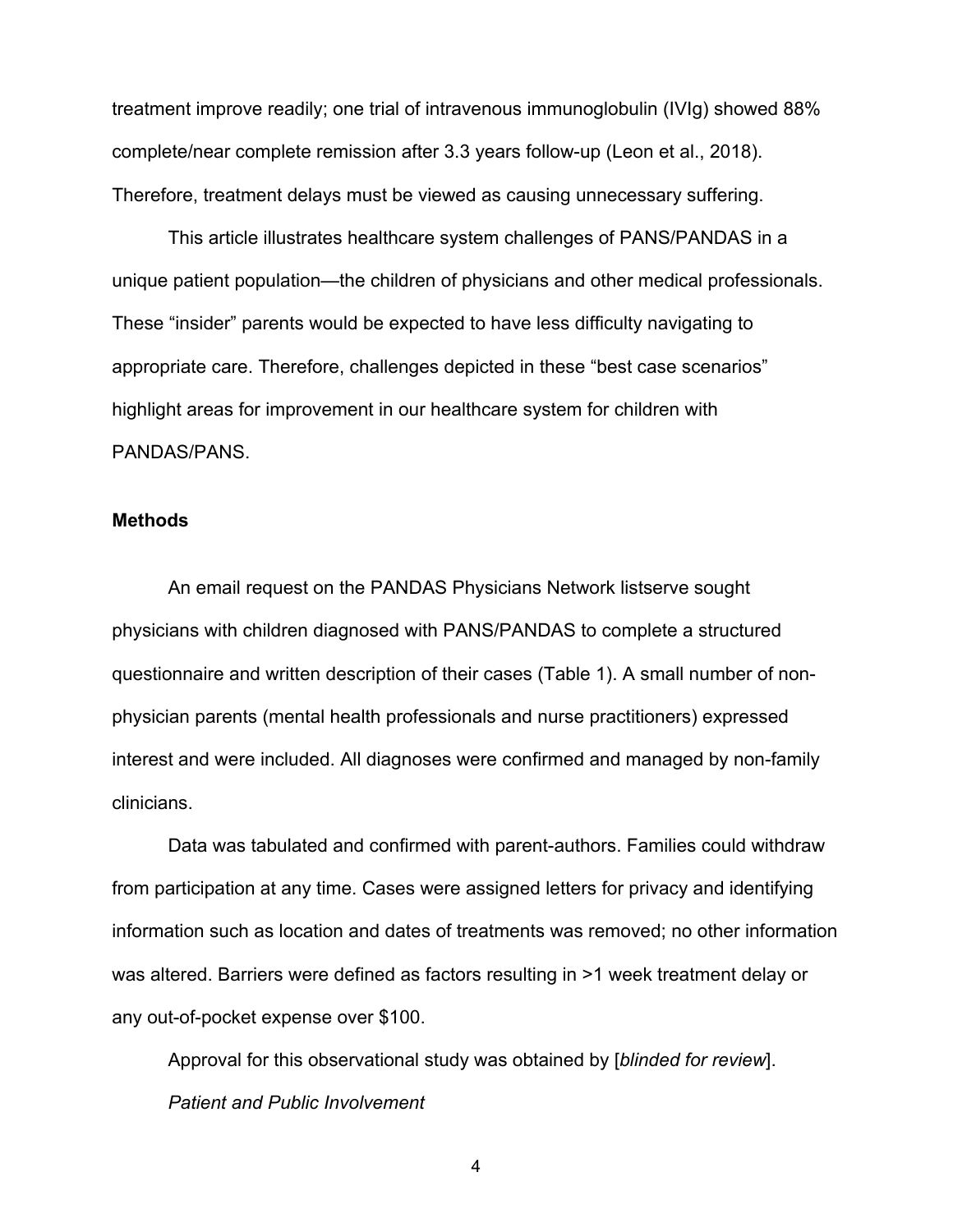As noted above, parents of patients were solicited to provide patient narratives and review summaries of their child's case for accuracy.

### **Results**

Fourteen families responded, representing fifteen cases. Three families representing three cases did not participate to completion. One cited overwhelming post-traumatic anxiety whenever writing was attempted. A second became too busy training therapists to treat PANS/PANDAS and managing her son's flares. A third did not cite a reason. The families not completing the process included 1 MD, 1 dentist, 1 PhD, and 1 nurse practitioner.

Twenty-two remaining parents included 11 MDs (1 neonatologist, 1 pediatric intensivist, 1 general pediatrician, 1 infectious disease physician, 3 adult intensivists, 3 family practitioners, 1 internist), 2 mental health professionals, 1 NP, 1 critical care nurse, and 1 pharmacist. Seven had academic appointments. Ten families were from the United States and one was from Sweden.

Eleven families had a total of 12 affected children (Table 2), ranging from toddlerhood to 15.3 years at onset (mean 8.6 years). The family with 2 affected children, both female, provided detailed information for only their older child. The final cohort included 7 males and 4 females. Onset was mostly abrupt, over 1-3 days. In two cases, onset was over approximately 2 weeks. In the three youngest cases, all 4 years old at onset, acuity was less clear.

Despite their high level of medical training, only 6 of 11 parent duos had heard of PANS/PANDAS prior to their child's diagnosis. Nevertheless, most cases (64%) were first suspected by parents themselves. Median time to diagnosis was 8 months (2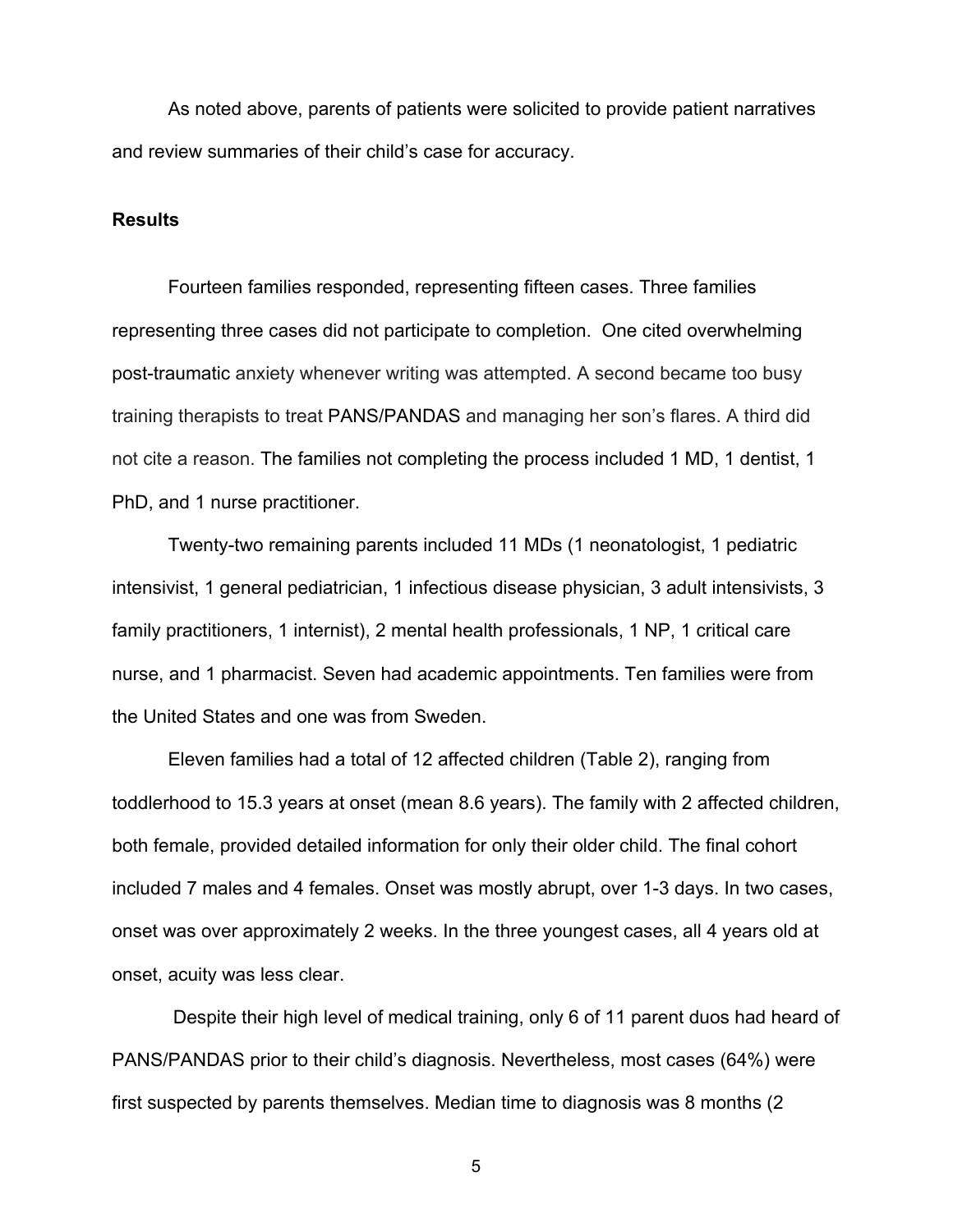weeks-6 years, Table 3). Severity ranged from mild to life threatening, including 5 with suicidal ideation (2 suicide attempts), 5 medical hospitalizations, and 4 psychiatric hospitalizations. As of the time of this writing, all 11 children are described as "doing well," with at most mild residual symptoms and follow-up ranging from 1 to 7 years (mean 3.4 years).

All families encountered barriers to timely diagnosis and treatment (Table 4). Nine children (82%) were undiagnosed and untreated for > 4 weeks, "very delayed care" as per treatment guidelines (9). Provider-related issues were the most common barriers, with lack of awareness of PANS/PANDAS and skepticism affecting 9 families each (82%). In a majority, providers were unsure what testing was needed (8 cases, 73%) or unsure how to interpret tests (7, 64%). Even after diagnosis, providers were hesitant to prescribe (5, 45%), frequently relying on non-local specialists to spearhead management. In 6 cases (55%), this lack of local specialists delayed treatment, although antibiotics, non-steroidal antiinflammatories, prednisone, and selective serotonin reuptake inhibitors are within the armamentarium of any primary care or emergency physician. Misdiagnosis, occurring in 7 cases (64%), usually pointed at a psychological cause. PANS patients may suppress behaviors outside the home, such as during a physician's assessment. This occurred in 6 patients (55%). While pediatricians often benefit from knowing a family over many years, specialists lack this advantage. In 4 patients (36%), the lack of a long-term relationship with a provider delayed treatment. In the absence of a trusting parent-provider relationship, the specter of poor parenting or even abuse may loom, delaying medical diagnosis (3 patients, 27%).

Out-of-pocket expenses were the norm even in this well-insured cohort, which accrued out-of-pocket costs of \$4000 to \$200,000. 82% of families paid for care over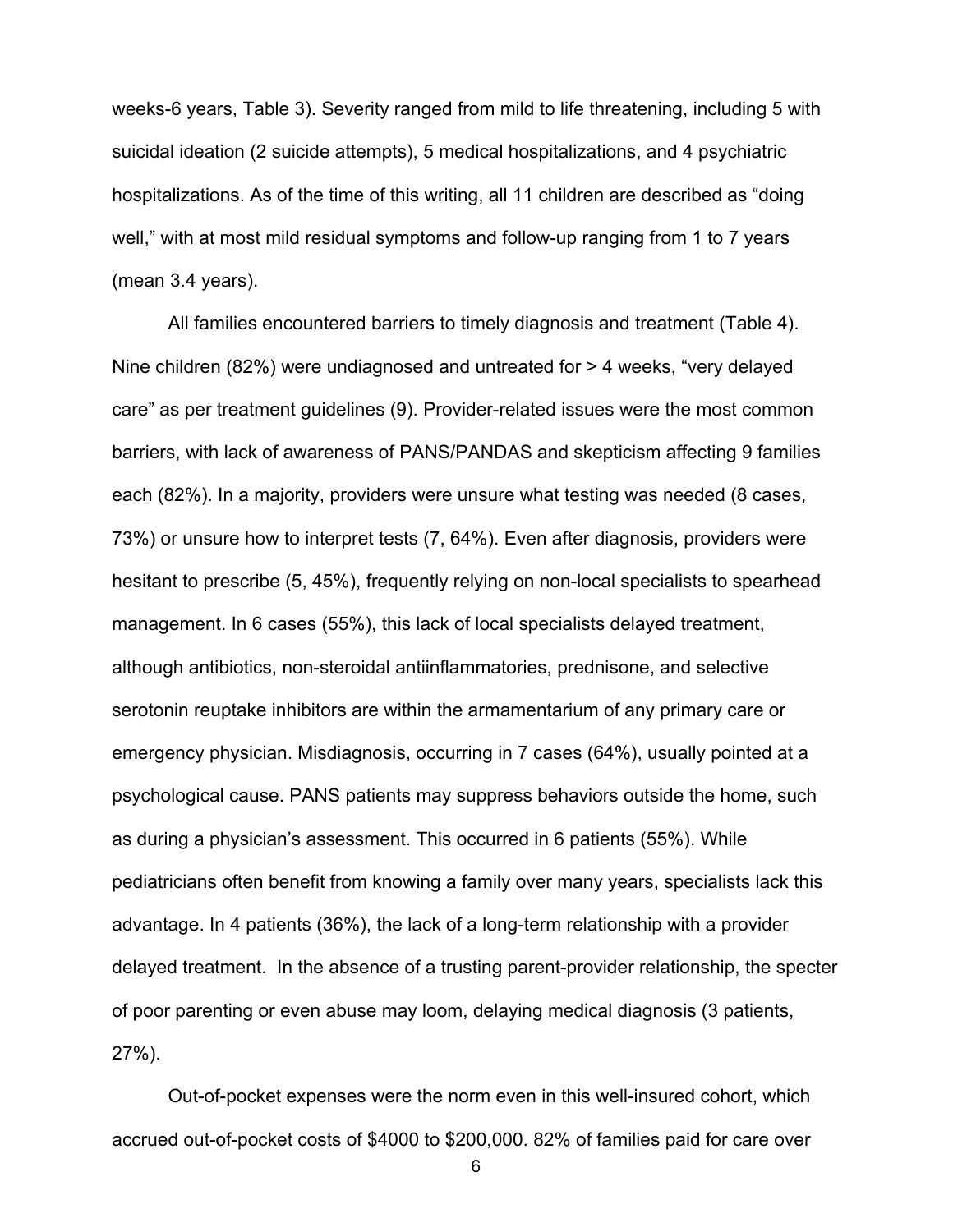\$100 at some time. Cognitive behavioral therapy, a cornerstone of PANS treatment, was often not covered by insurance. A majority tried alternative therapies, which were rarely reimbursed. Five families (45%) experienced insurance denials of prescribed care.

## **Discussion**

Because PANS/PANDAS uproots normal families abruptly and completely (Demchick et al., 2019), it is imperative that children receive prompt, appropriate care, based on treatment guidelines (Thienemann et al., 2017, Frankovich et al., 2017; Cooperstock, Swedo, Pasternak, & Murphy, 2017). Our study aimed to identify healthcare system barriers to timely care in a privileged cohort of medical families. These families should be skilled at navigating the medical system, and if obstacles are encountered, they should be able to detail them accurately. Even for our cohort of medical "insiders," barriers to timely treatment abounded. The most common were provider-related (lack of awareness, skepticism, uncertainty about testing, and lack of a provider to lead care) and financial. Psychiatric misdiagnosis was common; children were often diagnosed with anxiety, eating disorders, or obsessive compulsive disorder.

Poor provider understanding of PANS/PANDAS remains common. Even aware clinicians may have heard that this diagnosis is "controversial," despite the growing body of evidence showing clear biologic mechanisms for disease (Thamotharampillai et al., 2016; Hoffman et al, 2004; Yaddanapudi et al., 2010; Frick et al., 2018; Cutforth, DeMille, Agalliu, & Agalliu, 2016; Wald, 2019). They may not understand that the diagnosis is a clinical one, with no specific test required. Instead, testing only serves to suggest a trigger, identify underlying immune dysfunction, or exclude other diagnoses. Because there are not enough specialty PANS clinics, waiting lists are months or years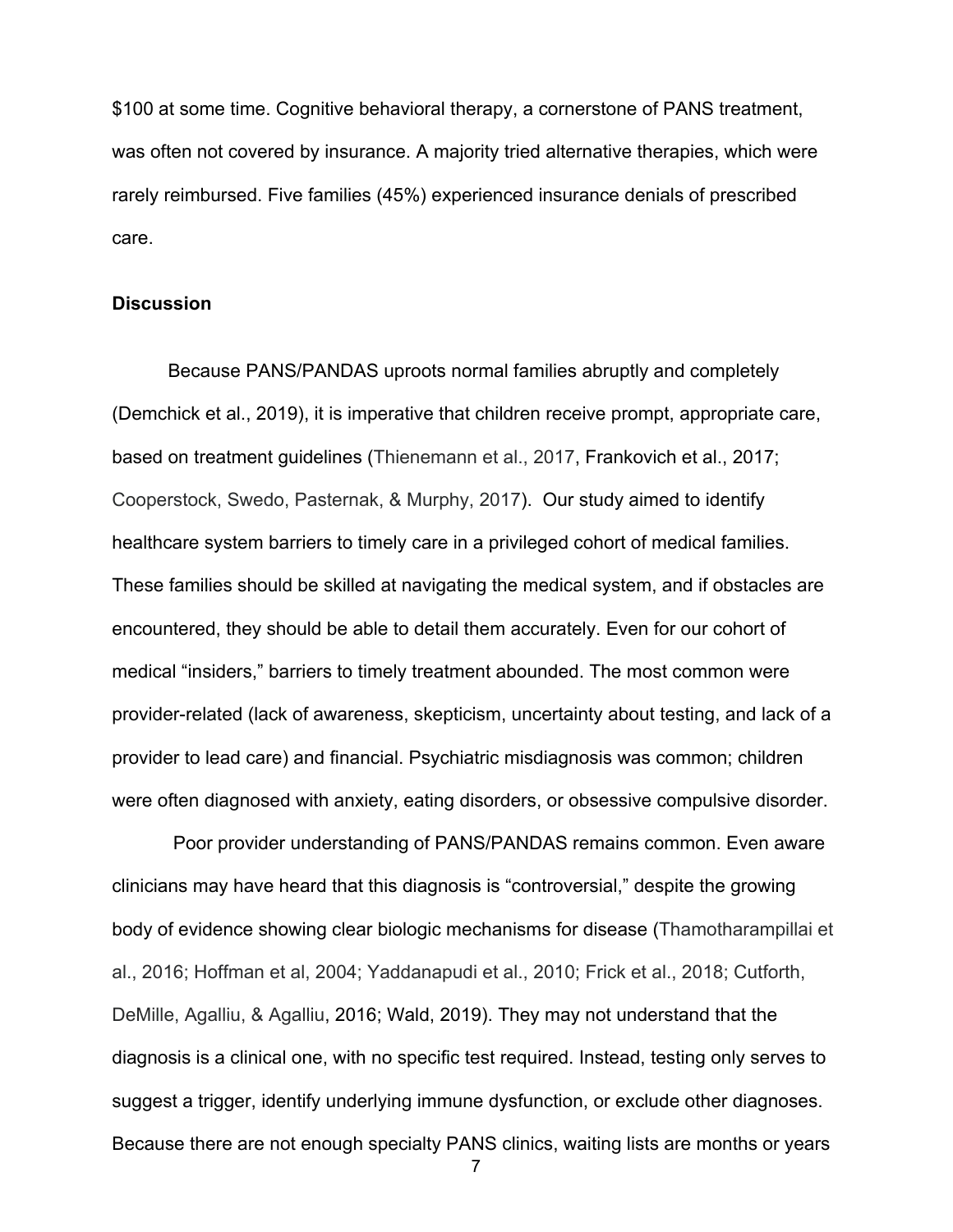long. Often, these children are too ill to travel to a PANS clinic. As such, educating front line community physicians remains critical.

Community clinicians' role includes providing first line treatment promptly and aggressively while seeking specialty support. If IVIG is needed, they may need to battle for insurance authorization. Some insurance companies expressly prohibit payment for IVIg (United Healthcare policy for immune globulin, 2019), despite its inclusion in published standard-of-care treatment guidelines (Thienemann et al., 2017, Frankovich et al., 2017; Cooperstock, Swedo, Pasternak, & Murphy, 2017). Appeals to regulatory agencies may be required. It should be noted that insurance obstacles in the US are beginning to fall; multiple states have legislation mandating payment for PANS/PANDAS treatments, such as Illinois' Charlie's Law and seven other U.S. states.(Pandasnetwork.org, 2021) Further research supporting treatment pathways will reduce insurance difficulties. For our one European family, obtaining authorization for specialty evaluation and immune treatment continues to be extremely difficult, so even the existence of a national healthcare system fails to guarantee timely and appropriate care.

Most parents in our series concur with one mother's statement, "This is the worst thing I have ever lived through." Indeed, the Caregiver Burden Inventory (CBI) in one PANS/PANDAS clinic exceeded that for caregivers of Alzheimer's patients (Frankovich et al., 2019). All families except for Case F reported extreme emotional, financial, and social impacts. Parents voiced feelings of inadequacy and guilt, wondering if they made a parenting error. They worried about unrecognized physical or sexual abuse. Parents feared greatly for their child's future. Marriages were strained; siblings feared for their own safety. Property damage was common. Great lengths were taken to avoid triggering tantrums, resulting in tense, fearful home atmospheres. Extended family and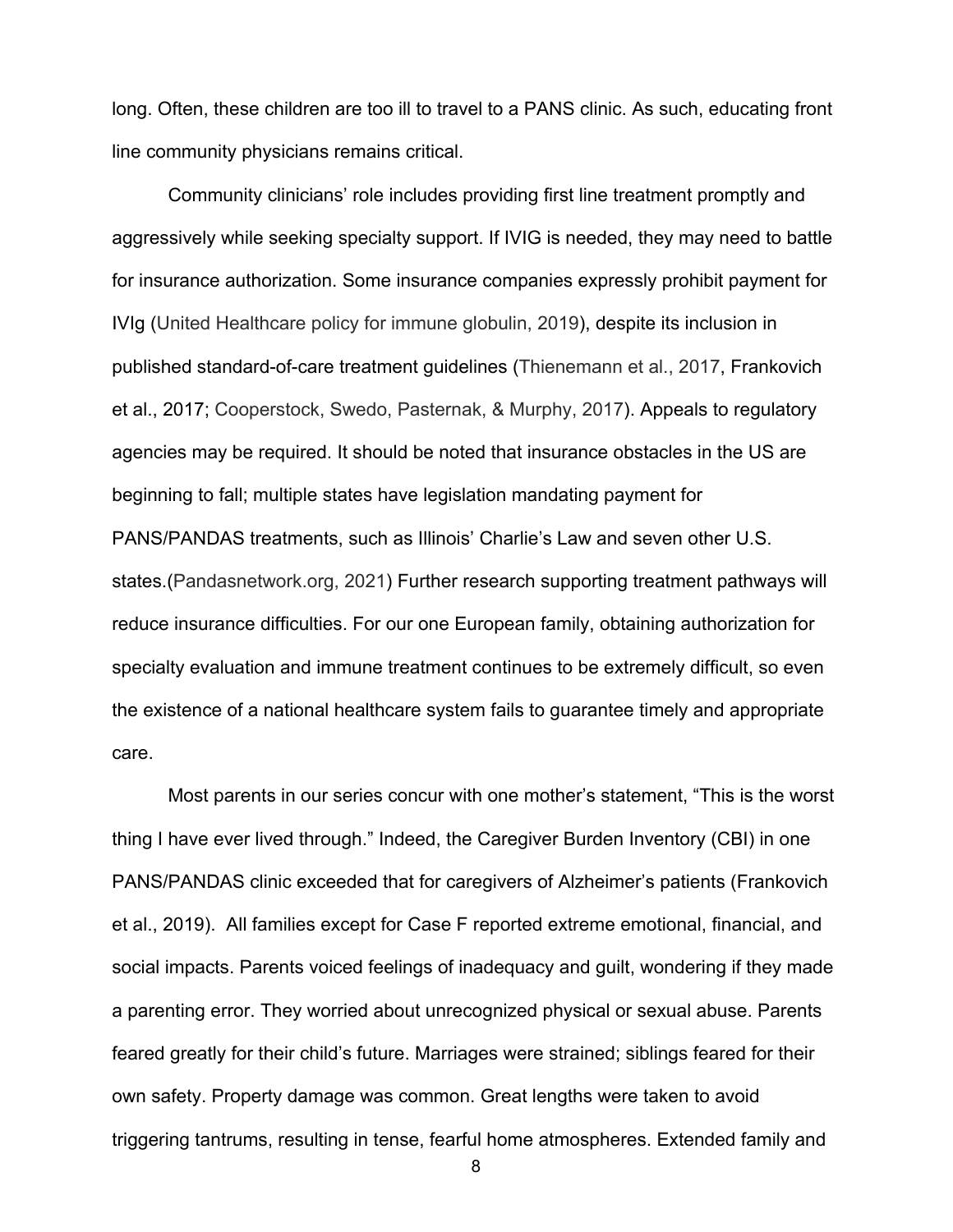close friends often did not understand the situation. Two parents feared losing custody of their child. Immense time was spent researching, calling to find help, and coordinating care. School and work were missed, often for extended periods; careers were permanently altered. Even after recovery, families retained post-traumatic fear of recurrences. As healthcare professionals, parents suffered guilt for not having diagnosed their child sooner or for permitting their child to experience traumatic psychiatric hospitalizations. Some felt abandoned by their colleagues and medical system. Many felt uncomfortable being, at times, the most knowledgeable doctors caring for their child.

Despite these difficulties, parents reported that working in healthcare afforded many advantages. Professional networks sometimes shortened time to diagnosis and treatment. Parents self-managed much care, reducing doctor visits. They capably coordinated complex multi-specialty care involving a mean of 6.5 different specialties, most commonly psychiatry, psychology, infectious diseases, neurology, and emergency medicine, in addition to pediatrics. Parents were able to give a clear history, reducing diagnoses like "Munchausen" or "conversion disorder." Medical training also allowed accurate interpretation of informational resources.

Overall, parents felt fortunate to work in healthcare. One wrote that the care their child received would be "unattainable for the typical, non-physician parent, and the child would likely go undiagnosed and untreated." Another summed it up, "We would not have been viewed as seriously or treated as promptly if we weren't physicians able to navigate the complex medical system." It is reasonable to believe that the obstacles encountered by these eleven healthcare families would be as severe for non-medical families, if not worse, or accompanied by additional challenges.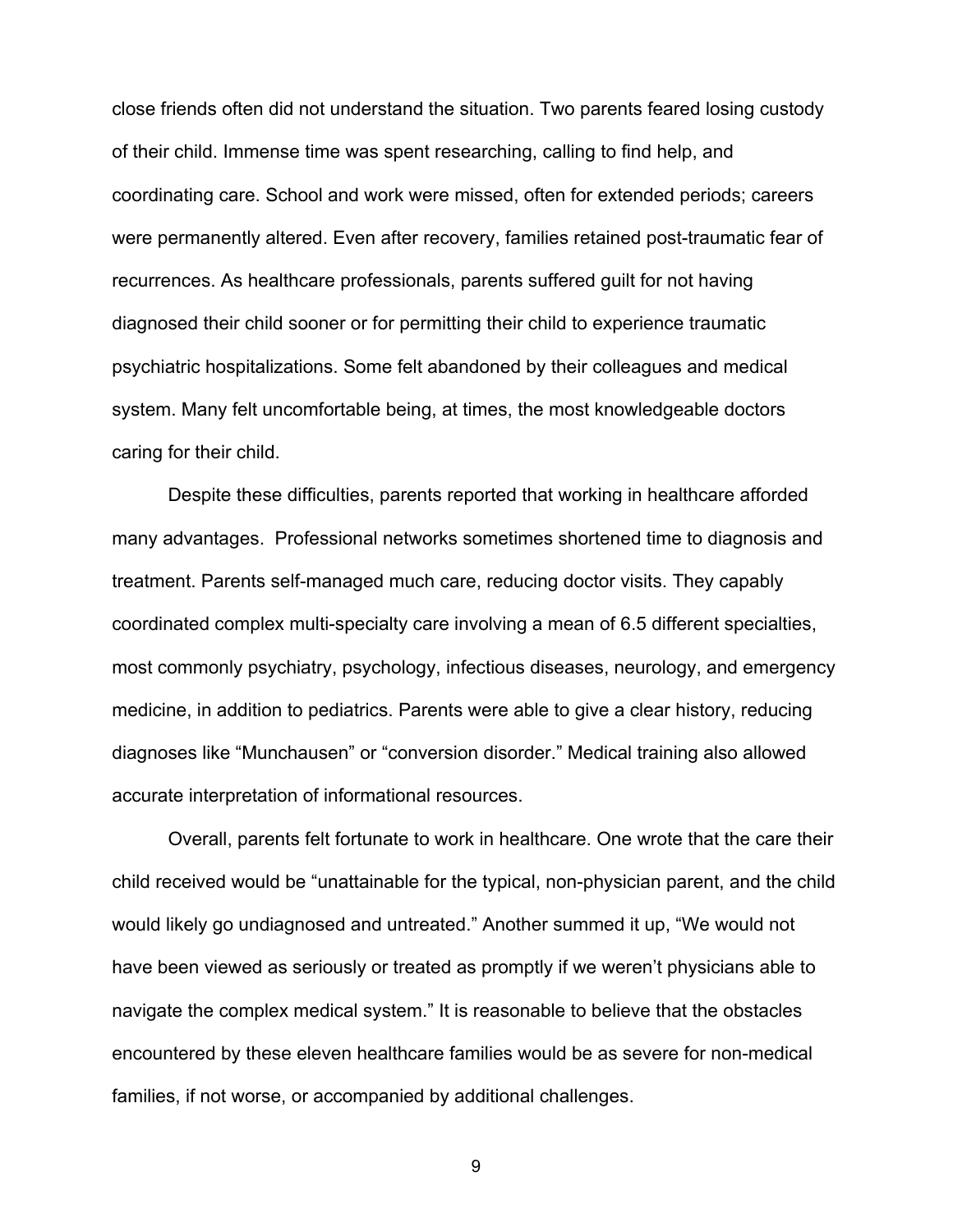In summary, PANS/PANDAS usually presents in a dramatic, very characteristic fashion. Diagnosis is generally straightforward using published guidelines. In the face of diagnostic uncertainty, many suspected cases could be confirmed by response to treatment, which can be dramatic, "clinching" the diagnosis and sparing suffering. Initial treatments, such as antibiotics, NSAIDS, and oral steroids, exist in the toolkits of primary care and emergency physicians but are rarely prescribed in a timely manner. Treated children frequently recover to baseline/near baseline (Leon et al., 2018; Calaprice, Tona, & Murphy, 2018), while delayed treatment may result in worse outcomes, as the disease mechanism is proposed to be brain inflammation. For this reason, we urge providers to err towards prompt, aggressive, and empiric treatment for the possibility of inflammatory brain disease, while alternative conditions (including psychiatric) are simultaneously ruled out.

There are clear limitations to extrapolating this data to the population at large. The healthcare families who volunteered their case histories may have experienced an unusual number of care barriers, making them more motivated to participate. However the authors feel it is most likely that the general population would fare no better, given the extreme complexity of this syndrome and the low level of understanding that is common in the medical community. As a retrospective analysis, our study is subject to recall bias, although we found the healthcare professional parents reporting to have precise records and recollections, particularly with regard to timing of symptoms, diagnosis, and treatment. The quality of reporting was sufficient to identify common healthcare system barriers faced by PANS/PANDAS families and thus targets for improvement.

We conclude that clinicians faced with a new presentation of PANS/PANDAS have an obligation to recognize this "can't miss" diagnosis, as well as an opportunity to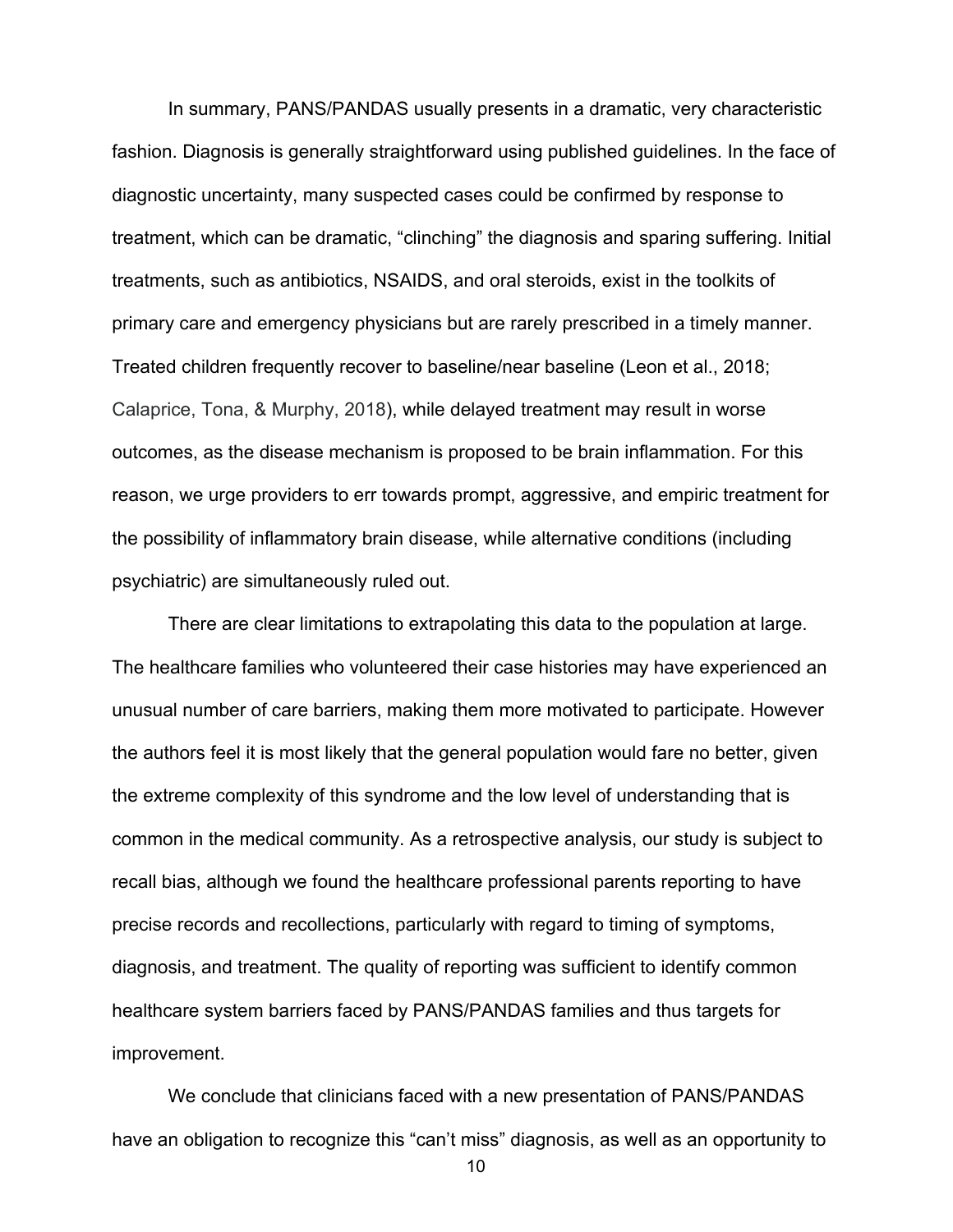make a life-changing positive impact through prompt treatment. Published guidelines have brought timely treatment within the realm of standard of care. Increasing healthcare providers' awareness, legislative mandates, and insurance coverage for treatments remain central in the effort to combat PANS/PANDAS.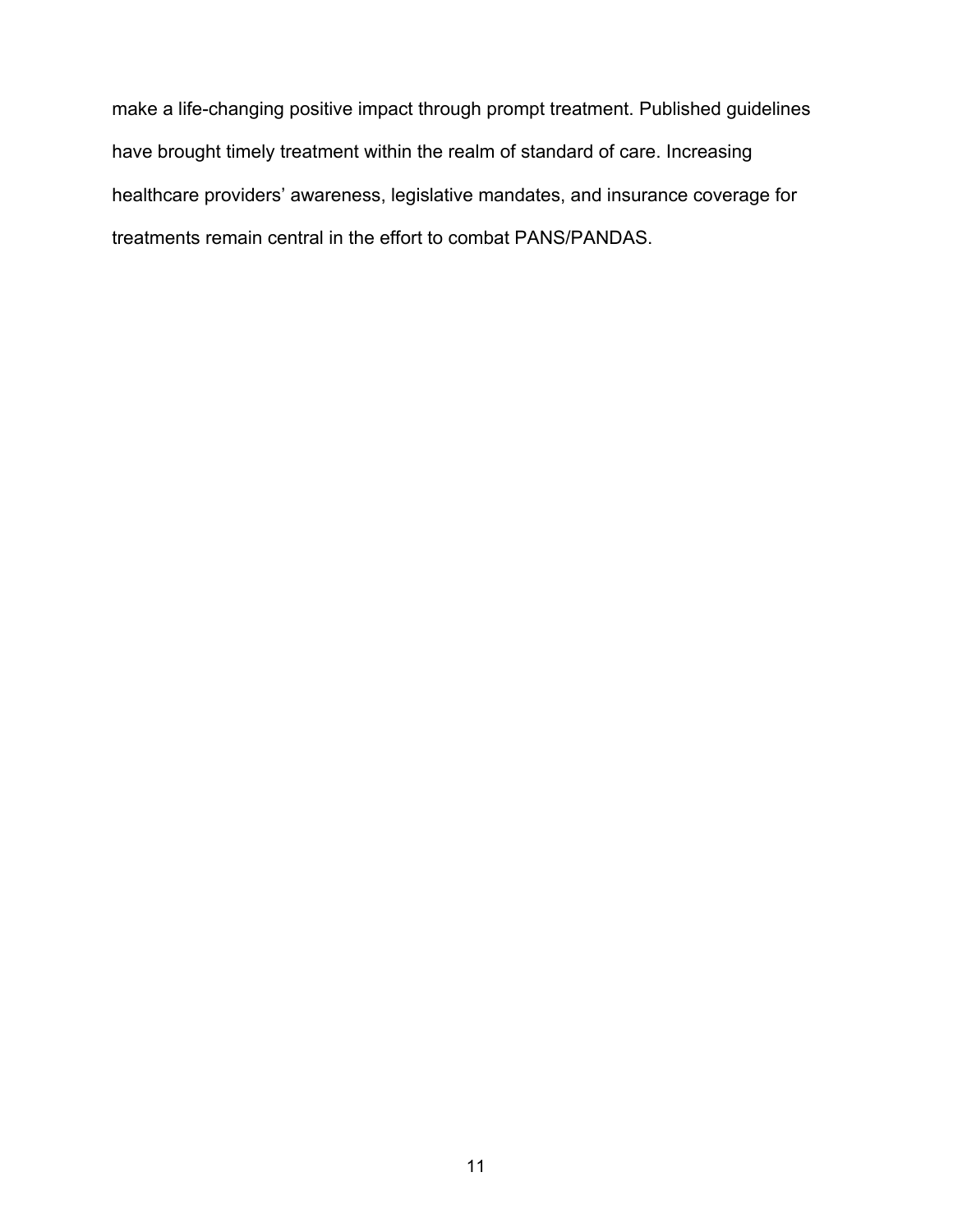## **References**

Calaprice, D., Tona J., Parker-Athill, E. C., Murphy, T.K. (2017). A Survey of Pediatric Acute-Onset Neuropsychiatric Syndrome Characteristics and Course. *J Child Adol Psychopharm,* 27, 607-618, https://doi.org/10.1089/cap.2016.0105

Calaprice, D., Tona, J., Murphy, T.K. (2018). Treatment of pediatric acute-onset neuropsychiatric disorder in a large survey population. *J Child Adol Psychopharm,* 28, 92-103, https://doi.org/10.1089/cap.2017.0101

Chang, K., Frankovich, J., Cooperstock, M., Cunningham, M. W., Latimer, M. E., Murphy T. K., Pasternack, M., Thienemann, M., Williams, K., Walter J., Swedo, S. E., and the PANS Collaborative Consortium. (2015). Clinical Evaluation of Youth with Pediatric Acute-Onset Neuropsychiatric Syndrome (PANS): Recommendations from the 2013 PANS Consensus Conference. *J Child and Adol Psychopharm,* 25, 3-13, https://doi.org/10.1089/cap.2014.0084

Cooperstock, M. S., Swedo, S. E., Pasternak, M. S., Murphy, T. K. for the PANS/PANDAS Consortium. (2017). Clinical Management of Pediatric Acute-Onset Neuropsychiatric Syndrome: Part III -- Treatment and Prevention of Infections. *J Child Adolesc Psychopharm,* 27, 594-606. https://doi.org/10.1089/cap.2016.0151

Cutforth, T., DeMille, M., Agalliu, I., Agalliu, D. (2016). CNS autoimmune disease after Streptococcus pyogenes infections: animal models, cellular mechanisms, and genetic factors. *Future Neurol*, 11, 63-76, https://doi.org/10.2217/fnl.16.4

Demchick, B. B., Ehler ,J., Marramar, S., Mills, A., Nuneviller, A. (2019). Family Quality of Life When Raising a Child with Pediatric Autoimmune Neuropsychiatric Disorder Associated with Streptococcal Infection (PANDAS). *J Occupational Therapy, Schools, & Early Intervention*, 12, 182-199, https://doi.org/10.1080/19411243.2019.1592052

Frankovich, J., Swedo, S., Murphy, T., Dale, R. C., Agalliu, D., Williams, K., Daines, M., Hornig, M., Chugani, H., Sanger, T., Muscal, E., Pasternak, M., Cooperstock, M., Gans, H., Zhang, Y., Cunningham, M., Bernstein, G., Bromberg, R., Willett, T., Brown, K., Farhadian, B., Chang, K., Geller, D., Hernandez, J., Sherr, J., Shaw, R., Latimer, E., Leckman, J., Thienemann, M. (2017). PANS/PANDAS Consortium. Clinical Management of Pediatric Acute-Onset Neuropsychiatric Syndrome: Part II-- Use of Immunomodulatory Therapies. *J Child Adol Psychopharm*, 27, 574- 593, https://doi.org/10.1089/cap.2016.0148

Frankovich, J., Leibold, C. M., Farmer, C., Sainani, K., Kamalani, G., Farhadian, B., Willett, T., Park, J. M., Sidell, D., Ahmed, S., Thienemann, M. (2019). The Burden of Caring for a Child or Adolescent With Pediatric Acute-Onset Neuropsychiatric Syndrome (PANS): An Observational Longitudinal Study. *J Clin Psychiatry*, 80, 17m12091, https://doi.org/10.4088/jcp.17m12091

Frick, L. R., Rapanelli, M., Jindachomthong, K., Grant, P., Leckman, J. F., Swedo, S., Williams, K., Pittenger, C. (2018). Differential binding of antibodies in PANDAS patients to cholinergic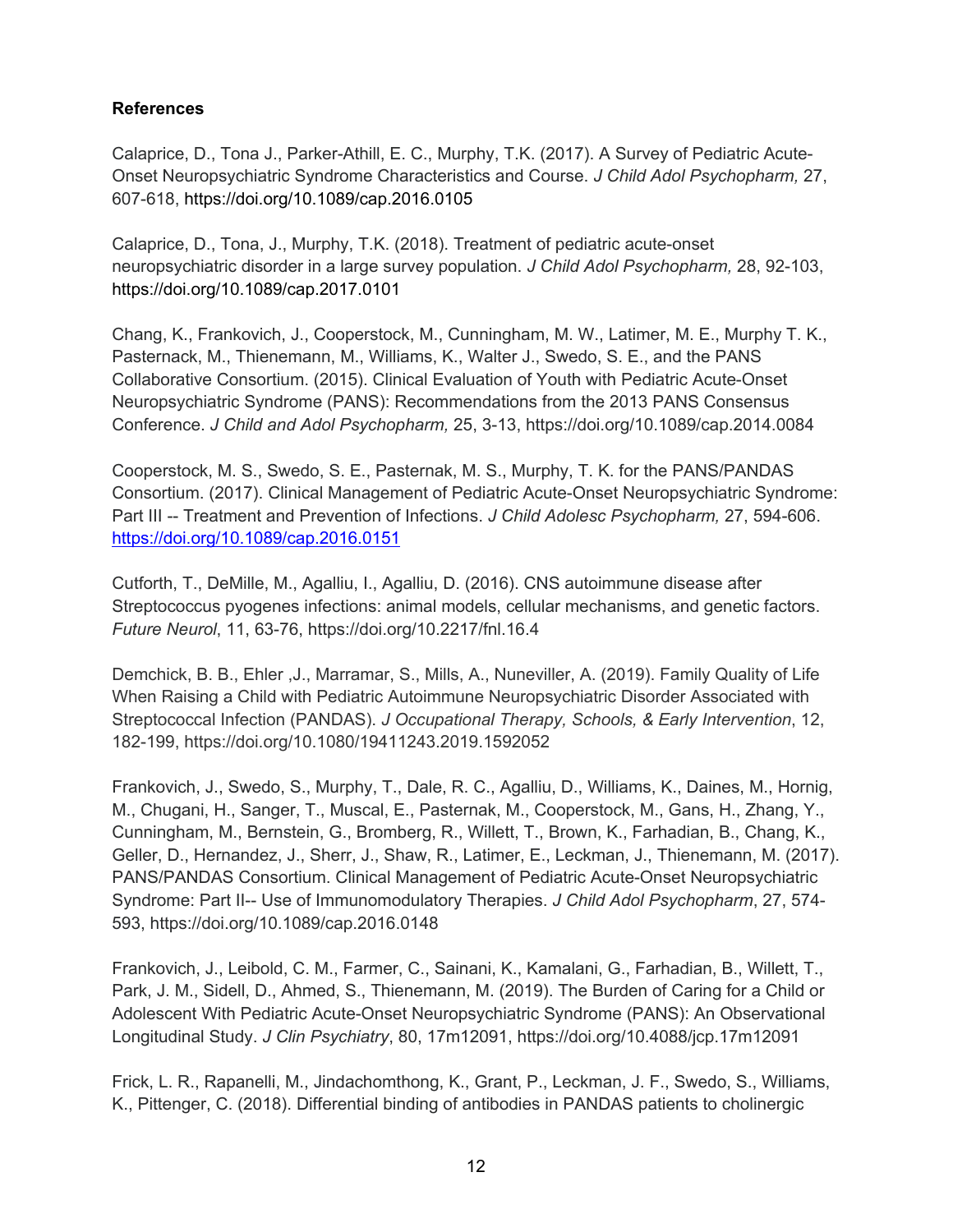interneurons in the striatum. *Brain, Behav, and Immunity,* 69, 304-311, https://doi.org/10.1016/j.bbi.2017.12.004.

Hoffman, K. L., Hornig, M., Yaddanapudi, K., Jabado, O., Lipkin, W.I. (2004). A murine model for neuropsychiatric disorders associated with Group A B-Hemolytic Streptococcal Infection. *J Neurosci*, 24, 1780-1791, https://doi.org/10.1523/jneurosci.0887-03.2004

Leon, J., Hommer, R., Grant, P., Farmer, C., D'Souza, P., Kessler, R., Williams, K., Leckman, J. F., Swedo, S. (2018). Longitudinal outcomes of children with pediatric autoimmune neuropsychiatric disorder associated with streptococcal infections (PANDAS). *Eur Child Adolesc Psychiatry*, 27, 637-643, https://doi.org/10.1007/s00787-017-1077-9

pandasnetwork.org/legislation/, accessed February 13, 2021

Thienemann, M., Murphy, T., Leckman, J., Shaw, R., Williams, K,. Kapphahn C., Frankovich J., Geller D., Bernstein G., Chang, K., Elia J., Swedo S. (2017). Clinical Management of Pediatric Acute-Onset Neuropsychiatric Syndrome: Part I -- Psychiatric and Behavioral Interventions. *J Child Adol Psychopharm*, 27, 566-573, https://doi.org/10.1089/cap.2016.0145

Tona, J. T., Bhattacharjya, S., & Calaprice, D. (2017). Impact of PANS and PANDAS exacerbations on occupational performance: A mixed-methods study. *American J Occupational Therapy,* 71, 1-9, https://doi.org/10.5014/ajot.2017.022285

Thamotharampillai, D., Smith, E. D., Knowland, D., Hsu, M., Platt, M., Bittner-Eddy, P., Cohen, B., Southern, P., Latimer, E., Harley, E., Agalliu, D., Cleary, P. P. (2016). Group A Streptococcus intranasal infection promotes CNS infiltration by streptococcal-specific Th17 cells. *J Clin Invest*, 126, 303-317, https://doi.org/10.1172/jci80792

United Healthcare policy for immune globulin, Policy Number: 2019D0035Z, Effective Date: August 1, 2019. https://www.uhcprovider.com/content/dam/provider/docs/public/policies/commmedical-drug/immune-globulin-ivig-scig.pdf, accessed September 7, 2019.

Wald, E. R. (2019) A Pediatric infectious disease perspective on pediatric autoimmune neuropsychiatric disorder associated with streptococcal infection and pediatric acute-onset neuropsychiatric syndrome. *Peds Infectious Dis J*, 38, 706-709, https://doi.org/10.1097/inf.0000000000002295

Yaddanapudi, K., Hornig, M., Serge, R., De Miranda, J., Baghban, A., Villar, G., Lipkin, W.I. (2010). Passive transfer of streptococcus-induced antibodies reproduces behavioral disturbances in a mouse model of pediatric autoimmune neuropsychiatric disorders associated with streptococcal infection. *Mol Psych,*15:712, https://doi.org/10.1038/mp.2009.77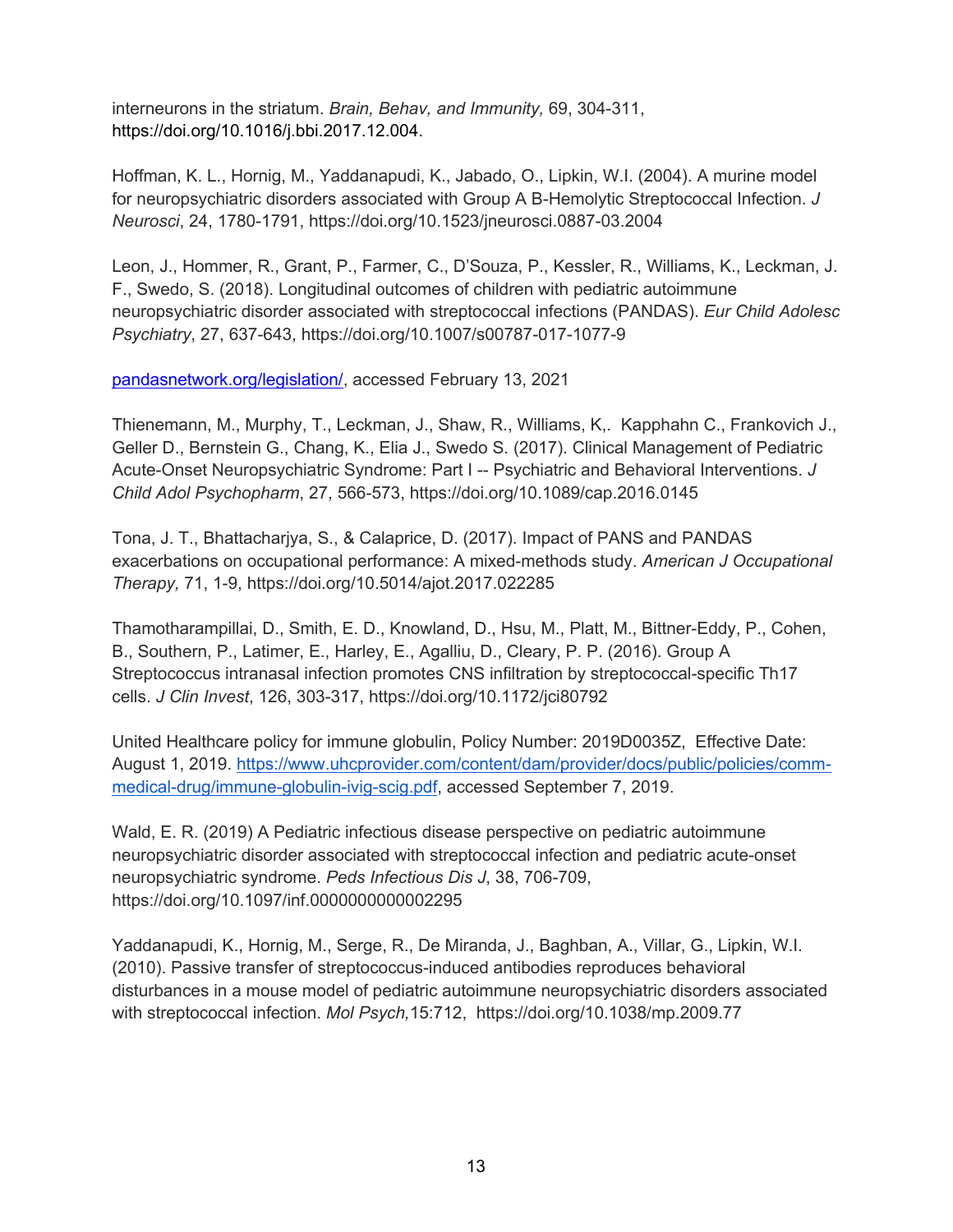## **Table 1. Information collected**

Presentation and diagnosis

- $\blacktriangleright$  Acuity of onset
- ➢ Symptoms
- $\geq$  Time to diagnosis and diagnosing clinician
- $\triangleright$  Specialists involved in care
- $\blacktriangleright$  Any relevant work up
- ➢ Hospitalizations
- ➢ Disease pattern (single episode, relapsing remitting, chronic/static, progressive)
- $\blacktriangleright$  Past medical and family histories

Treatments attempted, including psychological therapies, alternative therapies, and special diets

- $\blacktriangleright$  Time from treatment to response
- $\blacktriangleright$  Management of relapses
- $\triangleright$  Barriers to timely diagnosis and treatment

Family impact- financial and non-financial

- $\triangleright$  School absences
- $\blacktriangleright$  Impact on siblings and family, including parental work
- ➢ Out-of-pocket expenses and covered medical expenses
- $\triangleright$  Residual emotional and behavioral effects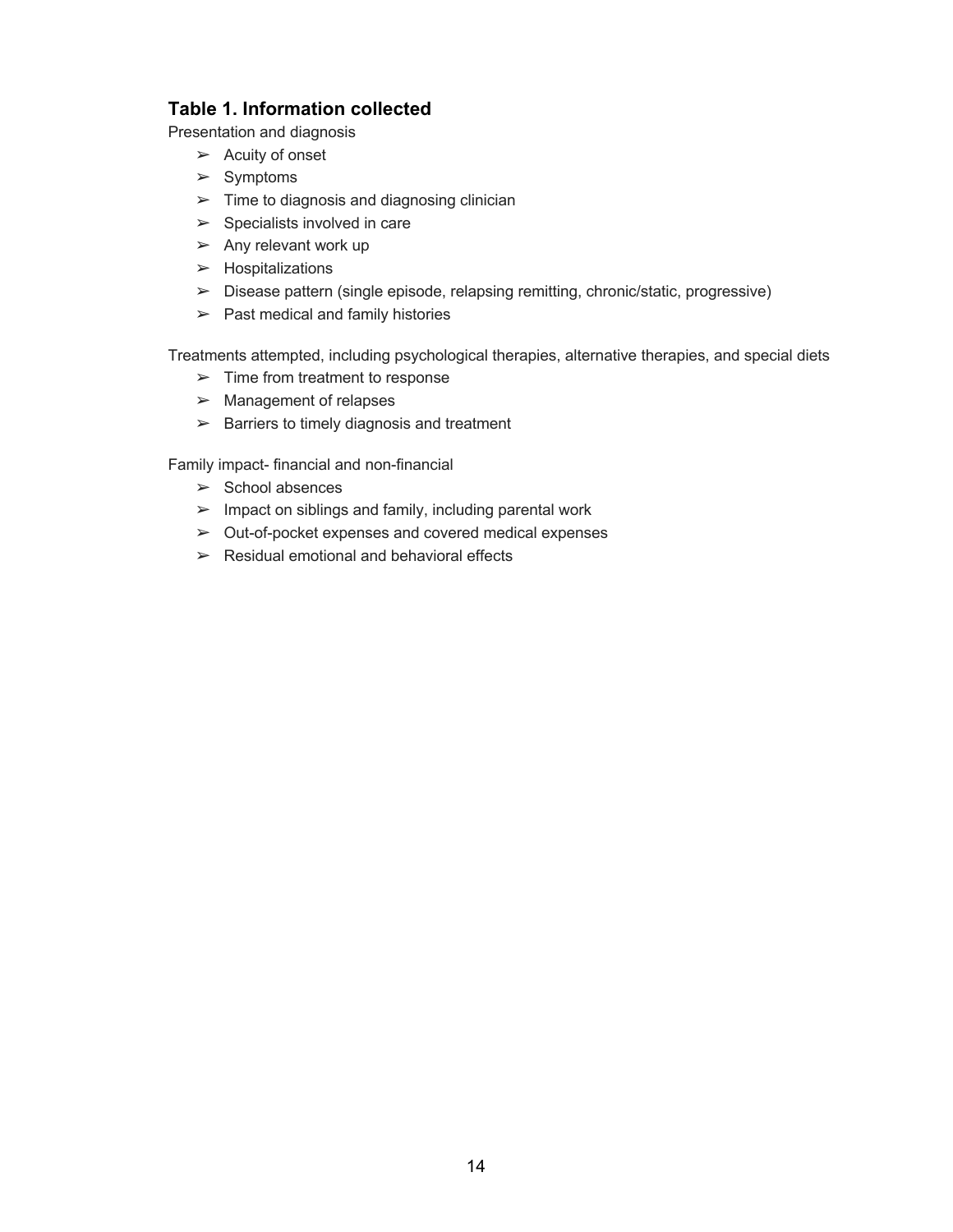**Table 2. Patient characteristics**

|          |                    |                    |                   |                             |                   |              |                         |        |                           | irritability                 |                           | school<br>difficulti     |                               |                               |                            |                                                             |                                  |                                              |
|----------|--------------------|--------------------|-------------------|-----------------------------|-------------------|--------------|-------------------------|--------|---------------------------|------------------------------|---------------------------|--------------------------|-------------------------------|-------------------------------|----------------------------|-------------------------------------------------------------|----------------------------------|----------------------------------------------|
|          |                    |                    |                   |                             |                   |              | restrict                |        |                           | aggressi<br>on, or           | behavio                   | es<br>(ADHD,<br>cognitiv | sensory                       | somatic<br>signs or<br>sympto | suicidal                   |                                                             |                                  | academic                                     |
| Ca<br>se | age<br>at<br>onset | se<br>$\mathsf{x}$ | acuity            | trigger                     | type              | ОC<br>D      | ed<br>food<br>intake    | anxiet | emotio<br>nal<br>lability | oppositio<br>nal<br>behavior | ral<br>regressi<br>on     | e,<br>memor<br>y)        | or motor<br>abnormali<br>ties | ms<br>(sleep,<br>urinary)     | ideatio<br>n or<br>attempt | additional clinical features                                | parent specialty<br>(ies)        | appointment /<br>professional<br>fellowships |
|          |                    |                    |                   |                             |                   |              |                         |        |                           |                              |                           |                          |                               |                               |                            | stiffness and joint pains,                                  | family                           | Pennsylva                                    |
|          |                    |                    |                   | GAS                         | <b>PANDA</b>      |              |                         |        |                           |                              |                           |                          |                               |                               |                            | exhaustion, weight loss<br>without food restriction,        | practice,<br>integrative         | nia<br>Medical                               |
| Α        | $11$ F             |                    | sudden            | pharyngitis                 | S                 | x            |                         | x      | x                         | X                            | x                         |                          | х                             |                               |                            | amnestic episodes                                           | medicine                         | Society                                      |
|          |                    |                    |                   |                             |                   |              |                         |        |                           |                              |                           |                          |                               |                               |                            | headaches, 10% weight<br>loss, shaking movements            |                                  |                                              |
| B        |                    | 9 M                | sudden            | <b>GAS PCR</b><br>$\ddot{}$ | <b>PANDA</b><br>S | x            |                         | X      | X                         | X                            |                           |                          | x                             | X                             | SI                         | in head and arms, urinary<br>incontinence and urgency       | neonatology.<br>PharmD           | <b>NA</b>                                    |
|          |                    |                    |                   |                             | <b>PANDA</b>      |              |                         |        |                           |                              |                           |                          |                               |                               |                            | fear of vomiting, 12#<br>weight loss, gagging on            |                                  |                                              |
| C        |                    | $8$ F              | sudden GAS        |                             | S                 | X            | X                       | x      | x                         | $\pmb{\mathsf{x}}$           | x                         | x                        | X                             | $\boldsymbol{\mathsf{x}}$     |                            | food                                                        | cardiac APN                      | <b>NA</b>                                    |
|          |                    |                    |                   | gastroenter                 |                   |              |                         |        |                           |                              |                           |                          |                               |                               |                            | bed wetting, fear of                                        | pediatrics,<br>family            | Assistant<br>professor,                      |
| D        |                    | 8 M                | sudden            | litis                       | <b>PANS</b>       | <b>x</b>     | X                       | x      | x                         | $\pmb{\mathsf{x}}$           | x                         | x                        | X                             | $\boldsymbol{x}$              | SI                         | vomiting                                                    | practice                         | <b>FAAP</b>                                  |
|          |                    |                    |                   |                             |                   |              |                         |        |                           |                              |                           |                          |                               |                               |                            | throat clearing tic, urinary<br>frequency, headaches,       |                                  |                                              |
|          |                    |                    | Acute /<br>subacu |                             |                   |              |                         |        |                           |                              |                           |                          |                               |                               |                            | flight episodes, persistent<br>poor stamina and joint       | academic<br>PhD                  | Assistant                                    |
| Ε        |                    | 8 M                | te                | unclear                     | <b>PANS</b>       | X            | <b>x</b>                | x      | X                         | X                            | x                         | x                        | x                             | X                             | SI/SA                      | pains during recovery                                       | psychology                       | professor                                    |
|          |                    |                    |                   |                             | <b>PANDA</b>      |              |                         |        |                           |                              |                           |                          |                               |                               |                            |                                                             | academic<br>family               | Associate                                    |
| F        |                    | 4 M                |                   | unclear impetigo            | S                 | x            |                         |        |                           |                              | X                         |                          | x                             |                               |                            | inhalation tic                                              | medicine<br>intensive            | professor                                    |
|          |                    |                    |                   |                             |                   |              |                         |        |                           |                              |                           |                          |                               |                               |                            |                                                             | care/                            |                                              |
|          |                    |                    |                   |                             |                   |              |                         |        |                           |                              |                           |                          |                               |                               |                            | flight episodes, piano<br>playing tremor hands and          | emergency<br>medicine/           |                                              |
|          |                    |                    |                   |                             |                   |              |                         |        |                           |                              |                           |                          |                               |                               |                            | feet, dilated pupils,<br>handwriting deterioration,         | general<br>practice,             |                                              |
|          |                    |                    |                   |                             |                   |              |                         |        |                           |                              |                           |                          |                               |                               |                            | difficulty walking direct<br>paths, episode of              | anesthesia -<br>intensive        |                                              |
| G        | $12$ F             |                    |                   | sudden tonsillitis          | <b>PANS</b>       | $\mathbf{x}$ | $\mathsf{I}\mathsf{x}$  | x      | X                         | $\pmb{\times}$               | $\boldsymbol{\mathsf{x}}$ | x                        | X                             | $\pmb{\times}$                | SI                         | Capgras delusion                                            | care                             | <b>NA</b>                                    |
|          |                    |                    |                   |                             |                   |              |                         |        |                           |                              |                           |                          |                               |                               |                            | eye blinking tic, repetition<br>of nonsensical phrases,     |                                  |                                              |
|          |                    |                    |                   |                             |                   |              |                         |        |                           |                              |                           |                          |                               |                               |                            | extreme startle reflex.<br>flapping hand                    | both parents<br>academic         | Assistant                                    |
|          |                    |                    |                   |                             |                   |              |                         |        |                           |                              |                           |                          |                               |                               |                            | movements, up to 20<br>catatonic episodes per               | pulmonary<br>/intensive          | professor,<br>Associate                      |
| Н        | $12$ F             |                    | sudden flu/PNA    |                             | <b>PANS</b>       | $\mathbf{x}$ | $\mathsf{I} \mathsf{X}$ | X      | $\pmb{\mathsf{x}}$        | $\pmb{\times}$               |                           | x                        | X                             | $\pmb{\times}$                | SA                         | day                                                         | care                             | professor                                    |
|          |                    |                    |                   |                             |                   |              |                         |        |                           |                              |                           |                          |                               |                               |                            | multiple motor and phonic<br>tics, inability to walk direct |                                  | Professor,                                   |
|          |                    |                    |                   | Pharyngitis,                |                   |              |                         |        |                           |                              |                           |                          |                               |                               |                            | paths, 12% weight loss,<br>spitting, handwriting            | academic                         | FIDSA,<br>Associate                          |
|          |                    | $15$ M te          | subacu            | GAS<br>exposure             | <b>PANS</b>       | x            | $\mathsf{I} \mathsf{x}$ | X      | $\pmb{\mathsf{x}}$        |                              | $\pmb{\mathsf{x}}$        | x                        | x                             | $\pmb{\times}$                |                            | deterioration, extreme<br>fatigue during recovery           | ID, internal<br>medicine         | professor,<br><b>FACP</b>                    |
|          |                    |                    |                   |                             |                   |              |                         |        |                           |                              |                           |                          |                               |                               |                            |                                                             | psychothera                      |                                              |
|          |                    |                    |                   |                             |                   |              | х<br>(brief             |        |                           |                              |                           |                          |                               |                               |                            | motor and verbal tics,<br>sleep difficulties, ADHD          | py LMFT,<br>cardiothoraci AAMFT, |                                              |
| J        |                    | 4 M                | gradual Lyme?     |                             | PANS              | X            |                         | x      | x                         | x                            | X                         |                          |                               | x                             |                            | symptoms                                                    | c ICU RN                         | <b>AACN</b>                                  |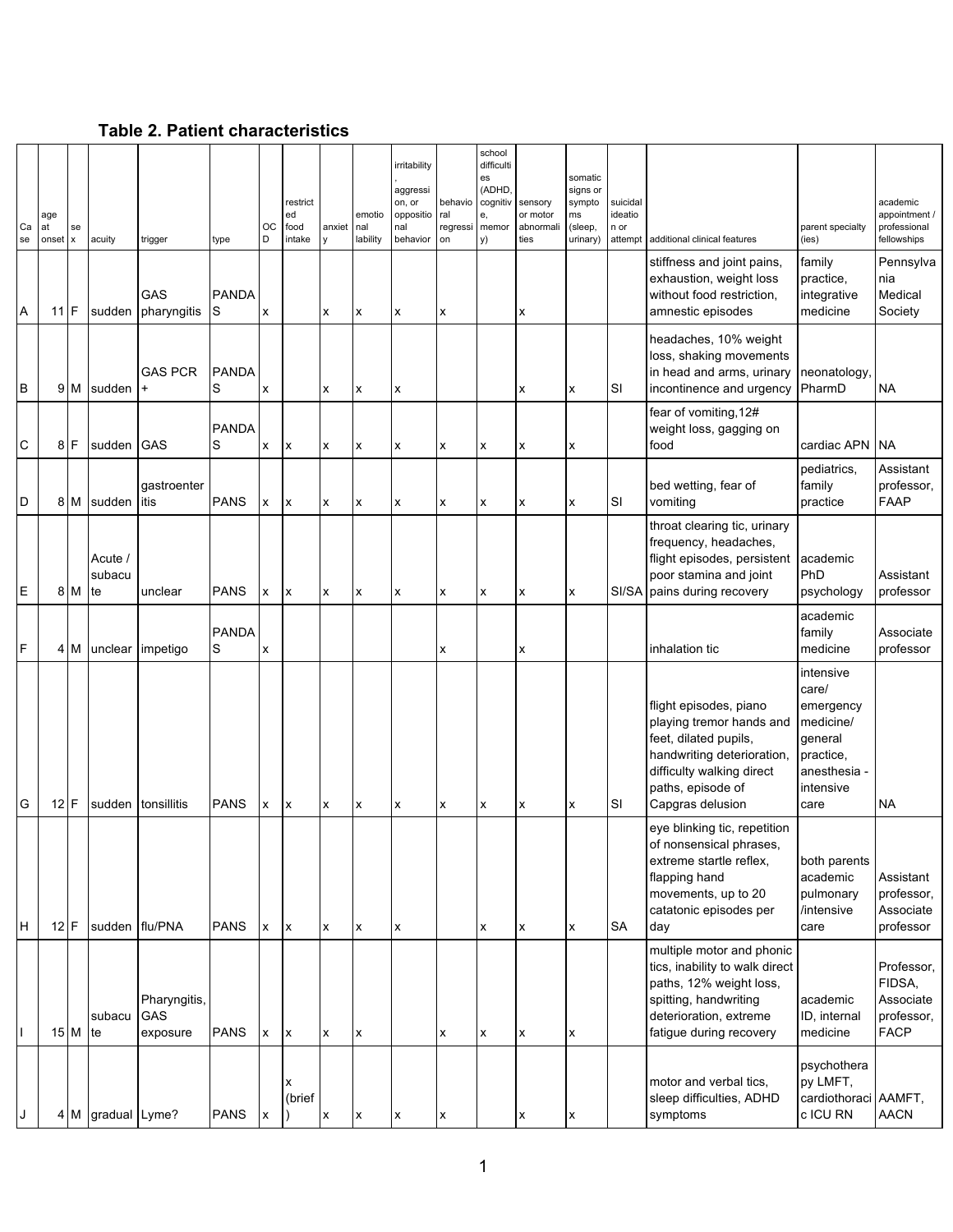|  |                     |             |                        |  |  |           |           |   |                          | preschool onset social<br>difficulties and motor tics,<br>low muscle tone, and<br>poor handwriting, urinary<br>frequency, difficulty<br>swallowing saliva,<br>responsiveness to<br>steroids, extremely<br>elevated Cunningham | academic<br>pediatric | Assistant<br>professor,<br>FAAP, |
|--|---------------------|-------------|------------------------|--|--|-----------|-----------|---|--------------------------|-------------------------------------------------------------------------------------------------------------------------------------------------------------------------------------------------------------------------------|-----------------------|----------------------------------|
|  | 4 M gradual unclear | <b>PANS</b> | $\mathsf{I}\mathsf{x}$ |  |  | $\lambda$ | $\lambda$ | ́ | $\overline{\phantom{a}}$ | panel                                                                                                                                                                                                                         | critical care         | <b>FSCCM</b>                     |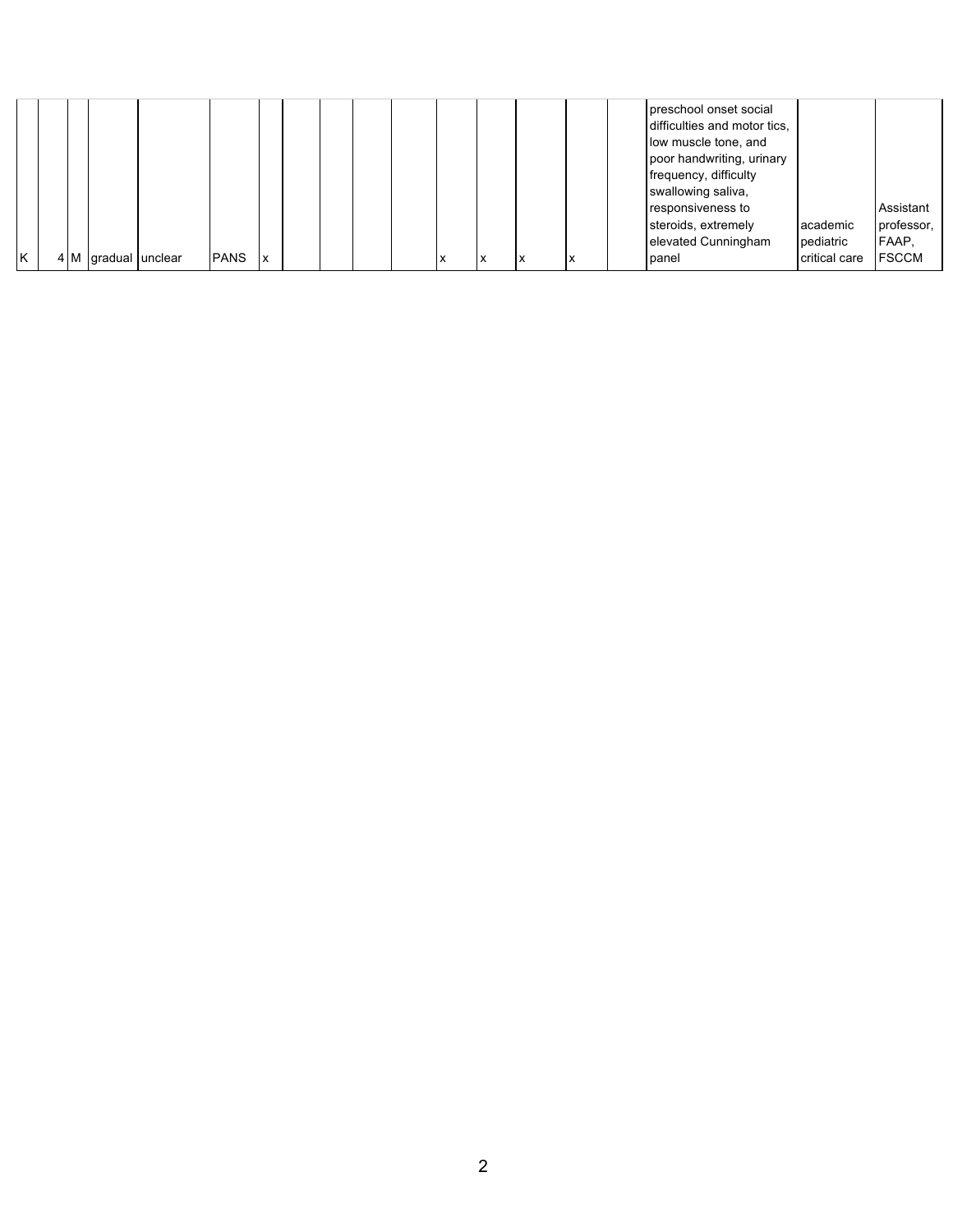#### **Table 2 Abbreviations:**

GAS = group A streptococcus, PCR = polymerase chain reaction, PNA = pneumonia

Acuity categories: sudden onset  $\leq$  3 days, subacute  $\leq$  1 month, gradual > 1 month

APN = advanced practice nurse, PharmD = doctor of pharmacy LMFT = licensed marriage and family therapist, RN = registered nurse

FAAP - American Academy of Pediatrics, FIDSA - Infectious Diseases Society of America, FACP - American College of Physicians, AAMFT - American Association for Marriage and Family Therapy, FSCCM - Society of Critical Care Medicine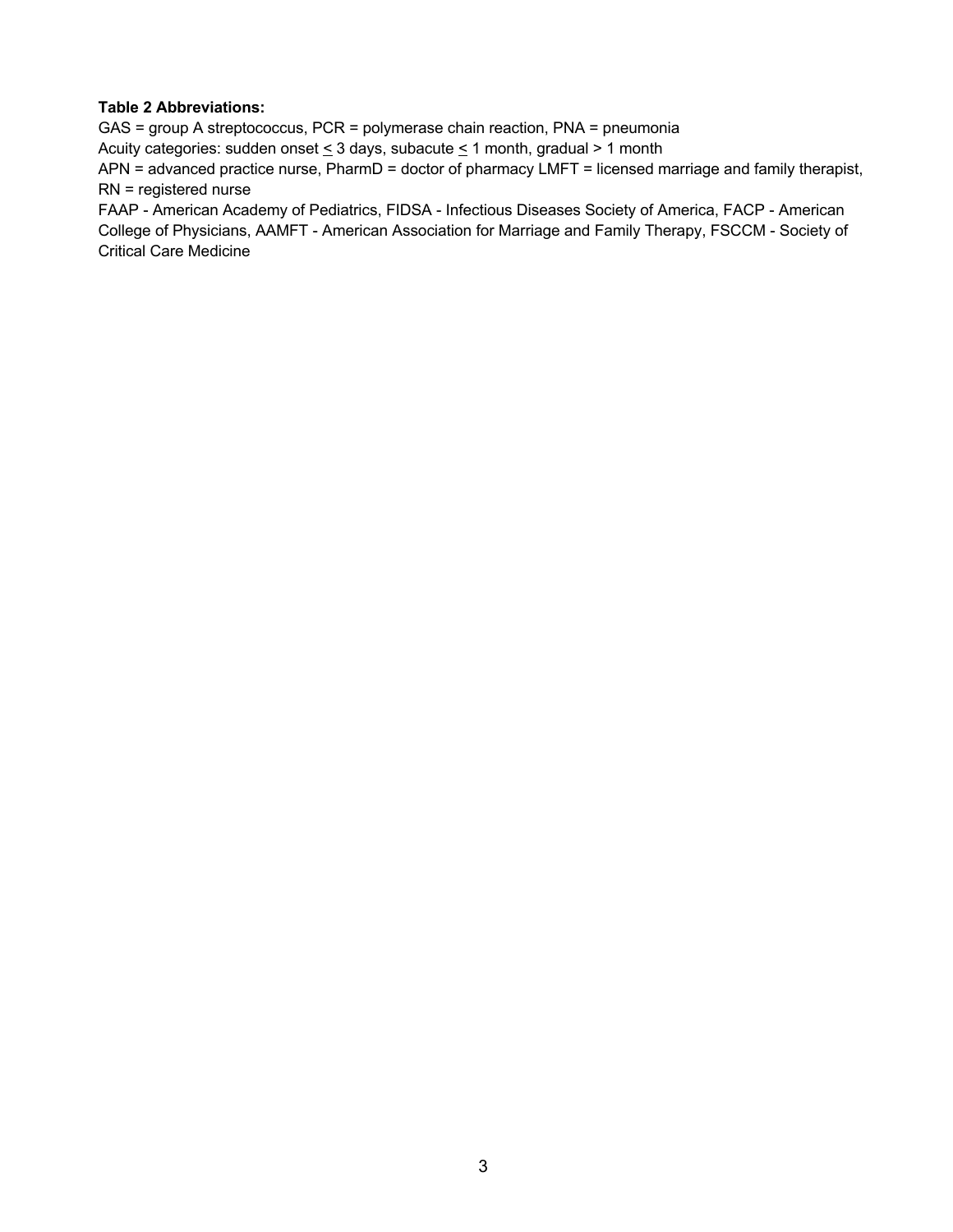# **Table 3. Management**

| Cas<br>${\bf e}$ | antibiotics                                                     | <b>NSAIDS</b>         | steroids | IVIG (# of<br>infusions<br>if<br>available) | plasmapheresi<br><b>s</b> | rituxima<br>b | CBT/<br>psychotherap<br>y                                                                        | psychotropic<br>medication                                                               | other treatments<br>attempted                                                                                                    | most<br>effective<br>treatment(s) and $#$ )                                                  | hospitalization<br>s (type-<br>medical or<br>psychiatric             | months<br>to<br>diagnosi<br>s | duratio<br>n of<br>follow<br>up | $\#$ of<br>specialtie<br>s<br>involved<br>in care |
|------------------|-----------------------------------------------------------------|-----------------------|----------|---------------------------------------------|---------------------------|---------------|--------------------------------------------------------------------------------------------------|------------------------------------------------------------------------------------------|----------------------------------------------------------------------------------------------------------------------------------|----------------------------------------------------------------------------------------------|----------------------------------------------------------------------|-------------------------------|---------------------------------|---------------------------------------------------|
| A                | cephalexin<br>followed by<br><b>PCN</b><br>prophylaxis          | ibuprofen no          |          | no                                          | no                        | no            | CBT, guided<br>imagery,<br>counseling,<br>breathing<br>techniques,<br>behavioral<br>modification | no                                                                                       | GF/DF diet. fish<br>oil, turmeric,<br>iron, vitamin D                                                                            | cephalexin<br>and<br>penicillin<br>prophylaxis                                               | none                                                                 |                               | 8 2 yrs                         | 8                                                 |
| B                | amoxicillin,<br><b>PCN</b><br>prophylaxis                       | ibuprofen             | no       | no                                          | no                        | no            | CBT                                                                                              | sertraline                                                                               | ibuprofen<br>and pencillin<br>prophylaxis                                                                                        |                                                                                              | medical (1)                                                          |                               | $0.5$ 2 yrs                     | 6                                                 |
| C                | amoxicillin<br>clavulanate,<br>clindamycin                      | ibuprofen             | no       | no                                          | no                        | no            | counseling                                                                                       | amitryptiline                                                                            | famotidine,<br>tonsillectomy,<br>vaccination<br>delay                                                                            | amoxicillin<br>clavulanate                                                                   | none                                                                 |                               | $26$ 4 yrs                      | $\overline{4}$                                    |
| D                | azithromycin<br>amoxicillin<br>clavulanic<br>acid               | ibuprofen<br>naproxen | yes      | no                                          | no                        | no            | CBT                                                                                              | citalopram,<br>sertraline,<br>clonazepam,<br>fluoxetine                                  |                                                                                                                                  | azithromyci<br>n                                                                             | none                                                                 |                               | $3\,5$ yrs                      | 6                                                 |
| E                | cefdinir,<br>amoxicillin<br>clavulanate                         | naproxen<br>ibuprofen | yes      | yes(3)                                      | no                        | no            | CBT, ERP,<br>mindfulness,<br>others                                                              | citalopram,<br>fluvoxamine,<br>sertraline,<br>aripiprazole,<br>risperidal,<br>quetiapine | melatonin,<br>cetirazine, nasal<br>steroids,<br>cannabidiol oil,<br>avoidance of<br>dairy, gluten,<br>sugar, soy,<br>corn, nuts  | IVIG; to a<br>much lesser<br>extent:<br>amoxicillin<br>clavulanate,<br>NSAIDS,<br>prednisone | psychiatric (2)                                                      |                               | 18 3 yrs                        | 8                                                 |
| $\mathsf F$      | cephalexin                                                      | yes                   | no       | no                                          | no                        | no            | no                                                                                               | no                                                                                       |                                                                                                                                  | antibiotics<br>and<br><b>NSAIDS</b>                                                          | none                                                                 |                               | $0.5$ 4 yrs                     | $\overline{2}$                                    |
| G                | PCN,<br>amoxicillin<br>clavulanate                              | yes                   | no       | no                                          | no                        | no            | CBT, Family<br><b>Based</b><br>Treatment,<br>Compassion<br>Focused<br>Therapy                    | olanzapine,<br>benzodiazepi<br>nes,<br>fluoxetine                                        | frequent<br>feeding,<br>valerian, hops,<br>melatonin,<br>curcurmin,<br>hydroxyzine,<br>promethazine,                             | penicillin,<br>curcurmin,<br>amoxicillin<br>clavulanate                                      | psychiatric (1)                                                      |                               | 13 3 yrs                        | $\overline{7}$                                    |
| Iн               | ceftriaxone,<br>others, as<br>well as<br>prophylactic<br>dosing | yes                   | yes      | yes<br>(multiple)                           | yes                       | yes           | inpatient and<br>outpatient<br>therapies                                                         | benzodiazepi<br>ne, atypical<br>antipsychotic<br>s                                       | beta blocker,<br>dexmedetomidi<br>ne,<br>tonsillectomy,<br>weekly<br>methotrexate,<br>subcutaneous<br>toclizumab,<br>guaifenesin | combination   medical (3),<br>ulation with<br>dexmedeto<br>midine                            | immunomod psychiatric (1,<br>residential<br>eating<br>disorder unit) |                               | 3 2 yrs                         | 10                                                |
| Ш                | azithromycin<br>cephalexin,<br>amoxicillin<br>clavulanate       | naproxen yes          |          | yes(8)                                      | no                        | no            | CBT, ERP,<br>and hypnosis                                                                        | fluvoxamine,<br>fluoxetine,<br>clonazepam,<br>mirtazapine                                | diphenhydramin<br>e, melatonin,<br>curcurmin, fish<br>oil, vitamin D                                                             | IVIg, to a<br>much lesser<br>degree<br>azithromyci<br>n                                      | medical (1)                                                          |                               | $1.25$ 1 yr                     | 10                                                |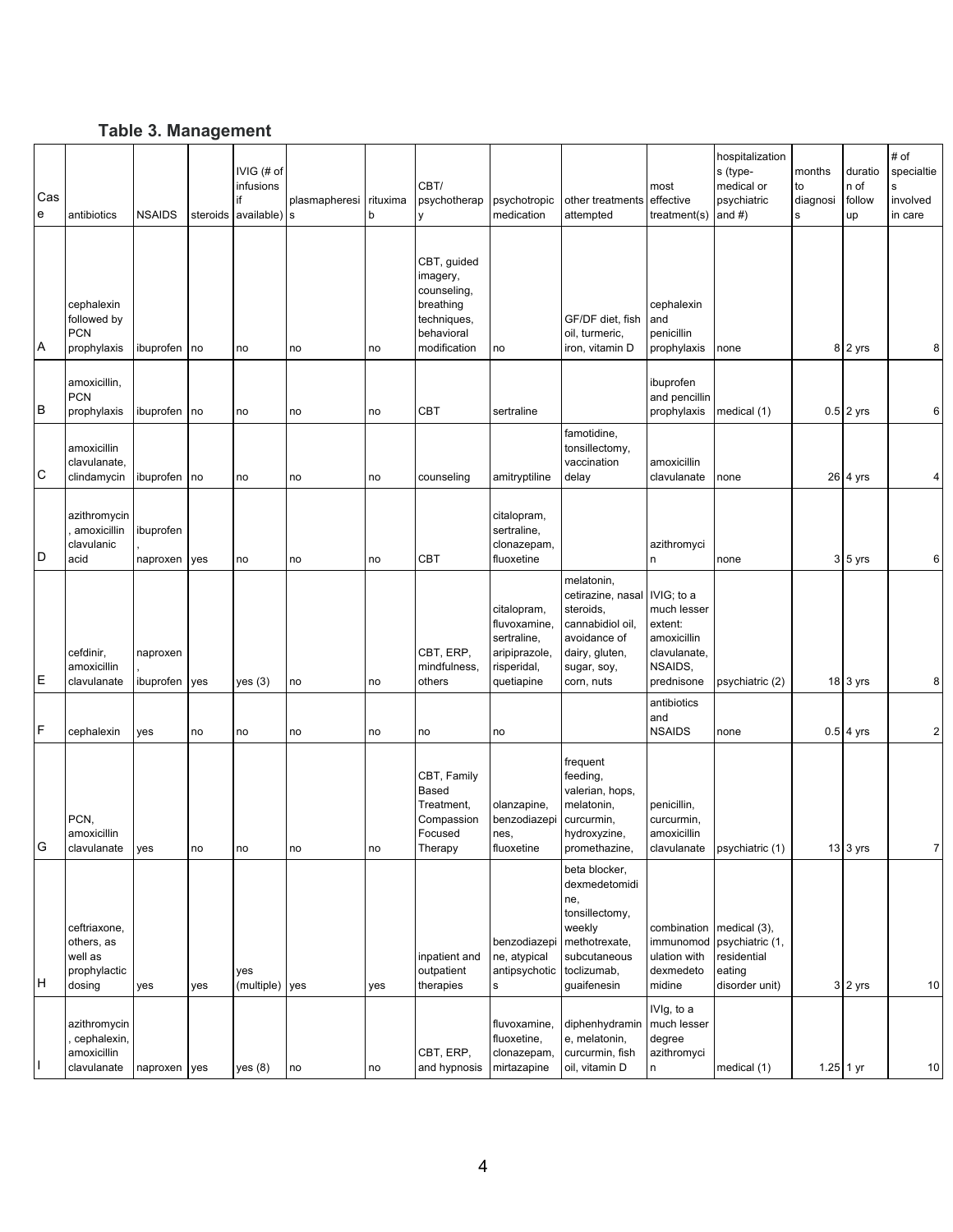| J | amoxicillin<br>clavulanate                                    | ibuprofen no |    | no        | no  | no  | CBT and<br>behavioral<br>modification | no                                                                                  | GF/DF diet,<br>herbal tincture<br>and<br>supplements,<br>homeopathic<br>remedies,<br>sublingual<br>immunotherapy | diet,<br>complement<br>ary<br>therapies,<br>ibuprofen,<br>and later<br>antibiotics | none | 36 4 yrs | 5 <sub>5</sub> |
|---|---------------------------------------------------------------|--------------|----|-----------|-----|-----|---------------------------------------|-------------------------------------------------------------------------------------|------------------------------------------------------------------------------------------------------------------|------------------------------------------------------------------------------------|------|----------|----------------|
| K | amoxicillin<br>clavulanate,<br>azithromycin<br>clindamycin no |              | no | yes $(7)$ | yes | yes | no                                    | lisdexamfeta<br>mine,<br>topiramate,<br>guanfacine,<br>methylphenid therapy,<br>ate | multiple<br>medications for<br>tics, including<br>experimental<br>medications,<br>occupational<br>tonsillectomy  | prednisone,<br>amoxicillin<br>clavulanate,<br>rituximab                            | none | 70 7 yrs | 5 <sub>1</sub> |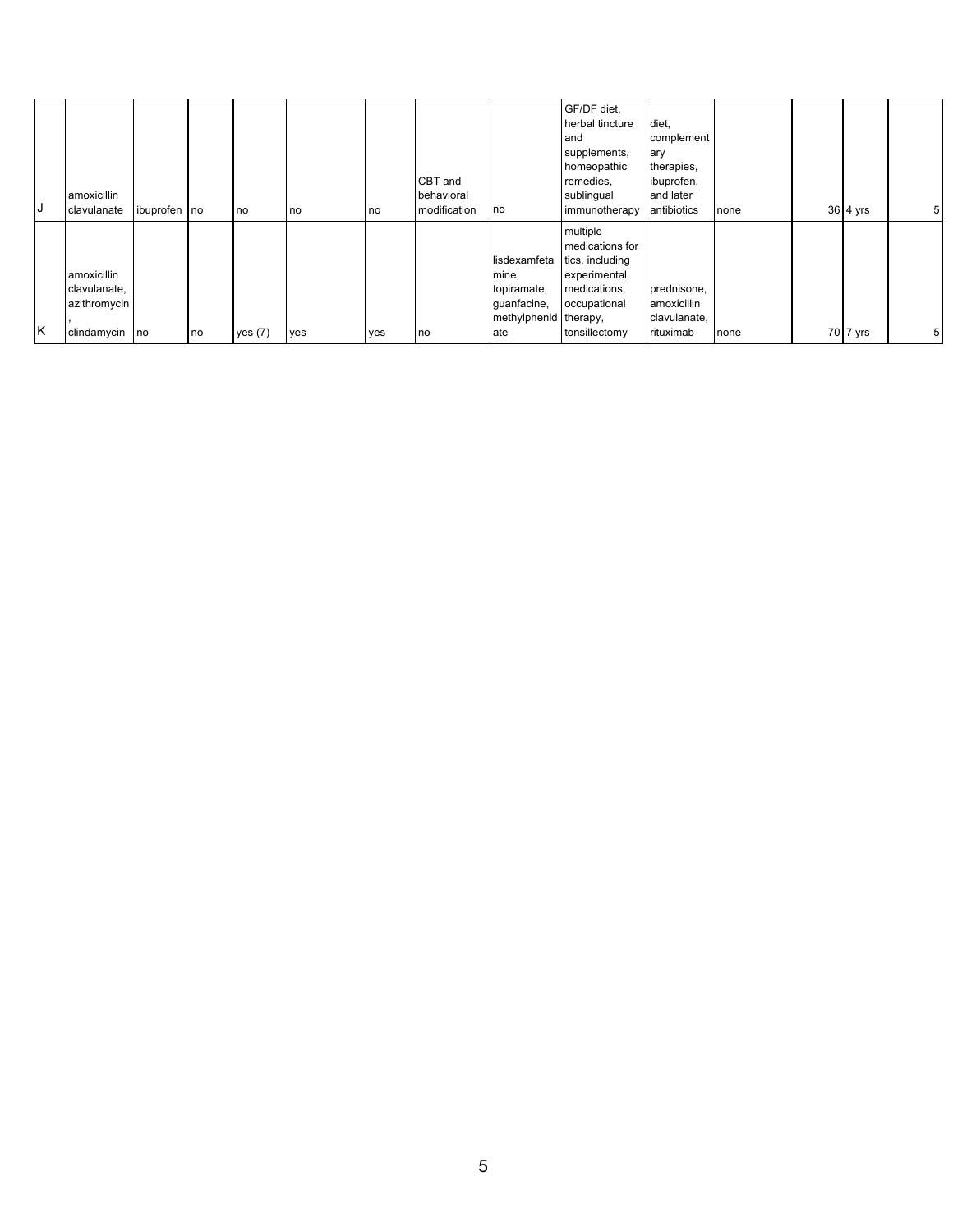#### **Table 3 Abbreviations:**

CBT = cognitive behavioral therapy, PCN = penicillin, OCD = obsessive compulsive disorder, T+A = tonsillectomy and adenoidectomy, SSRI = selective serotonin reuptake inhibitor, IVIg = intravenous immunoglobulin, GF/DF = gluten free/dairy free, ERP = exposure and response prevention, NSAIDS = nonsteroidal antiinflammatory drugs, IVIg = intravenous immunoglobulin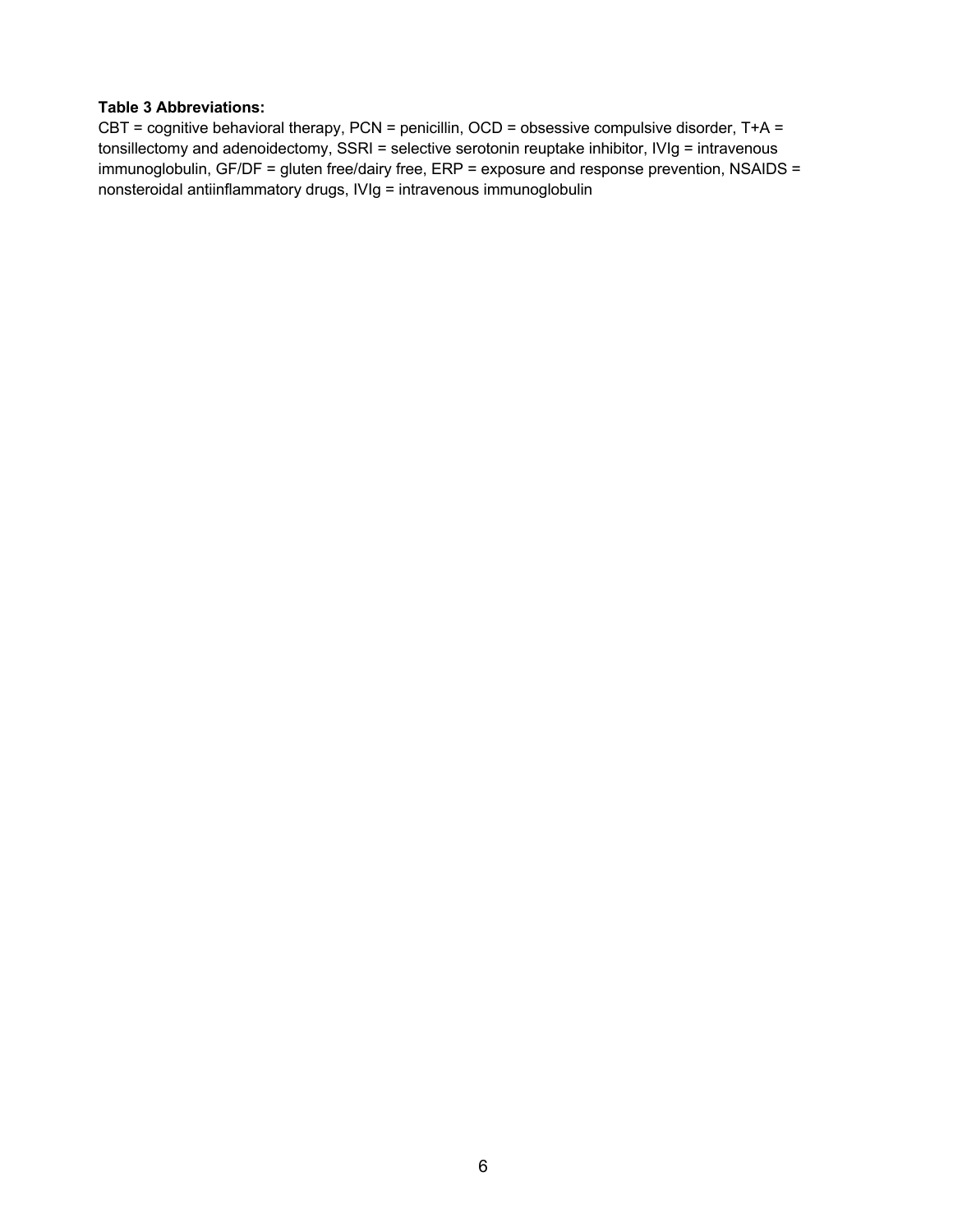# **Table 4. Barriers to care encountered at any time during course sufficient to impact timely diagnosis and treatment**

| Case                                                                                         | $\mathsf{A}$     | B            |   | C D E        |    | F | G        | H | $\mathsf{I}$ | J | K  | # with barrier<br>(% ) |
|----------------------------------------------------------------------------------------------|------------------|--------------|---|--------------|----|---|----------|---|--------------|---|----|------------------------|
| Healthcare provider lack of awareness                                                        | x                | X            | x |              | x  | x | <b>X</b> | x | x            | x |    | 9(82)                  |
| Parental lack of awareness of PANS/PANDAS                                                    | X                | x            | x |              | x  |   | x        |   | x            |   |    | 6(55)                  |
| Healthcare provider skepticism                                                               | X                | X            | X |              |    | x | <b>X</b> | X | X            | x | X. | 9(82)                  |
| Child did not display behaviors during clinical<br>assessments                               | X                | $\mathsf{x}$ |   |              |    |   | X        | X | X            | x |    | 6(55)                  |
| Providers hesitant to prescribe                                                              |                  | x            |   |              | x  | x | x        |   | x            |   |    | 5(45)                  |
| Providers unsure of testing needed                                                           | x                | x            | x | x            | x  |   | X        |   | x            | x |    | 8(73)                  |
| Providers unsure regarding test interpretation                                               | x                |              |   |              | x  | x | x        | X | X            | x |    | 7(64)                  |
| Providers lack long term relationship with family                                            |                  | X            | x |              |    |   | x        | x |              |   |    | 4(36)                  |
| Poor parenting suspected by providers                                                        |                  |              |   |              |    |   | x        | x | x            |   |    | 3(27)                  |
| Needed specialty support not available locally                                               | x                |              |   | x            | x  | x | ΙX.      | X |              |   |    | 6(55)                  |
| Difficulty finding a provider to lead care                                                   | x                | x            | x |              | x  |   | X        |   | X            | x |    | 7(64)                  |
| Insurance denial of treatment                                                                |                  | x            |   |              | x  |   |          |   | x            | x | x  | 5(45)                  |
| Need to self-pay portions of treatment $> $100$                                              | X                |              | x | X            | X  | x | x        |   | X            | X | x  | 9(82)                  |
| Misdiagnosis                                                                                 |                  |              |   |              |    |   |          |   |              |   |    |                        |
| Neurological (Tourette syndrome, tic, seizure, etc)                                          |                  |              |   |              |    |   |          |   |              |   | x  | 1(9)                   |
| Psychological (anxiety, OCD, eating disorder, psychosis,<br>conversion disorder, etc.) $ X $ |                  |              | X |              | x  |   | X        | x | X            | x |    | 7(64)                  |
| other (rheum, drugs, bad parenting/suspected abuse)                                          |                  |              |   |              |    |   | X        |   |              |   |    | 1(9)                   |
| Number of barriers encountered                                                               | $\boldsymbol{9}$ | 9            | 8 | $\mathbf{3}$ | 10 | 6 | 13       | 8 | 12           | 9 | 4  |                        |